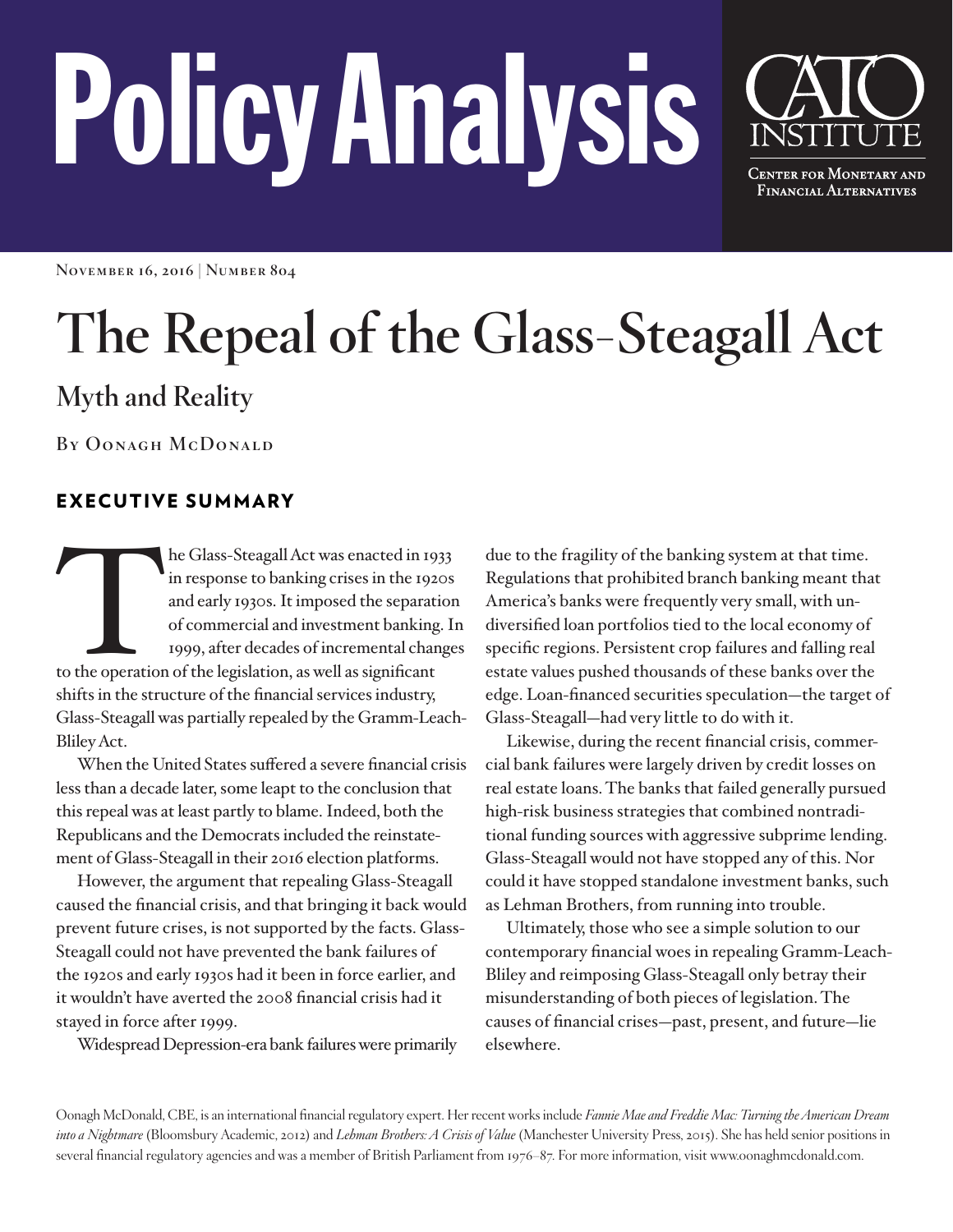**"Both the Republican and the Democrat general election platforms propose a reinstatement of Glass-Steagall as part of their programs for reforming the financial services sector."**

**2**

#### INTRODUCTION

The Glass-Steagall Act is in the news again: both the Republican and the Democrat general election platforms proposed a reinstatement of Glass-Steagall as part of their programs for reforming the financial services sector. The Republican platform simply calls for the act's reinstatement, on the grounds that it "prohibits commercial banks from engaging in highrisk investment." The Democrats, meanwhile, offer an "updated and modernized version of Glass-Steagall."

The original Glass-Steagall Act was enacted in 1933 in response to the banking crises of the 1920s and early 1930s. It imposed the complete separation of commercial and investment banking. Commercial banks are chartered by national or state banking authorities to take deposits, which are withdrawable on demand, and to make loans. Investment banks, by contrast, specialize in the business of underwriting and trading in securities of all kinds. Under the terms of Glass-Steagall, investment banks were no longer permitted to have any connection with commercial banks, such as overlapping directorships or common ownership.

Glass-Steagall also created the Federal Deposit Insurance Corporation (FDIC), and its drafters were anxious to ensure that federally insured commercial bank deposits were not used to finance riskier investment in securities. Congress at that time took the view that commercial banks were suffering losses from extreme equity market volatility, and that bank credit should therefore not be used for speculation, but rather restricted to industry, commerce, and agriculture.

Almost 70 years after the Glass-Steagall Act was enacted, and in the wake of many changes in the structure of banking and financial services more generally, the legislation was "repealed" by the Gramm-Leach-Bliley Act (GLBA), which was signed into law by President Bill Clinton on November 12, 1999. When the United States suffered a severe financial crisis less than a decade later, some leapt to the conclusion that the repeal of Glass-Steagall was at least partly to blame.

During his 2008 election campaign, President Barack Obama appeared to share this view, stating that "by the time the Glass-Steagall Act was repealed in 1999, the \$300m lobbying effort that drove deregulation was more about facilitating mergers than creating an efficient regulatory framework." Instead of creating a new framework of this sort, he said, "we simply dismantled the old one . . . encouraging a winner-take-all, anything-goes environment that helped foster devastating dislocations in our economy."1 Yet none of the many legislative attempts to revive the Glass-Steagall Act have been supported by the Obama administration.

In introducing one such bill, S. 1709, Sen. Elizabeth Warren (D-MA) claimed that for 50 years, Glass-Steagall "played a central role in keeping our country safe." She continued:

There wasn't a single major financial crisis. . . . The 21st Century Glass-Steagall Act will rebuild the wall between commercial banks and investment banks, separating traditional banks that offer savings and checking accounts and that are insured by the FDIC from their riskier counterparts on Wall Street. . . . By itself it will not end too big to fail and implicit government subsidies, but it will make financial institutions smaller, safer, and move us in the right direction. . . . If financial institutions have to actually face the consequences of their business decisions, if they cannot rely on government insurance to subsidize their riskiest activities, then the investors in those institutions will have a stronger incentive to closely monitor those risks.<sup>2</sup>

Despite the failure of S. 1709 and other similar bills, Warren continues to campaign on what she regards as the key issue: banks should not be able to engage in high-risk trading while they continue to receive federal insurance and taxpayer bailouts. As she puts it, federal regulators

have concluded that five U.S. banks are large enough that any one of them could crash the economy again if they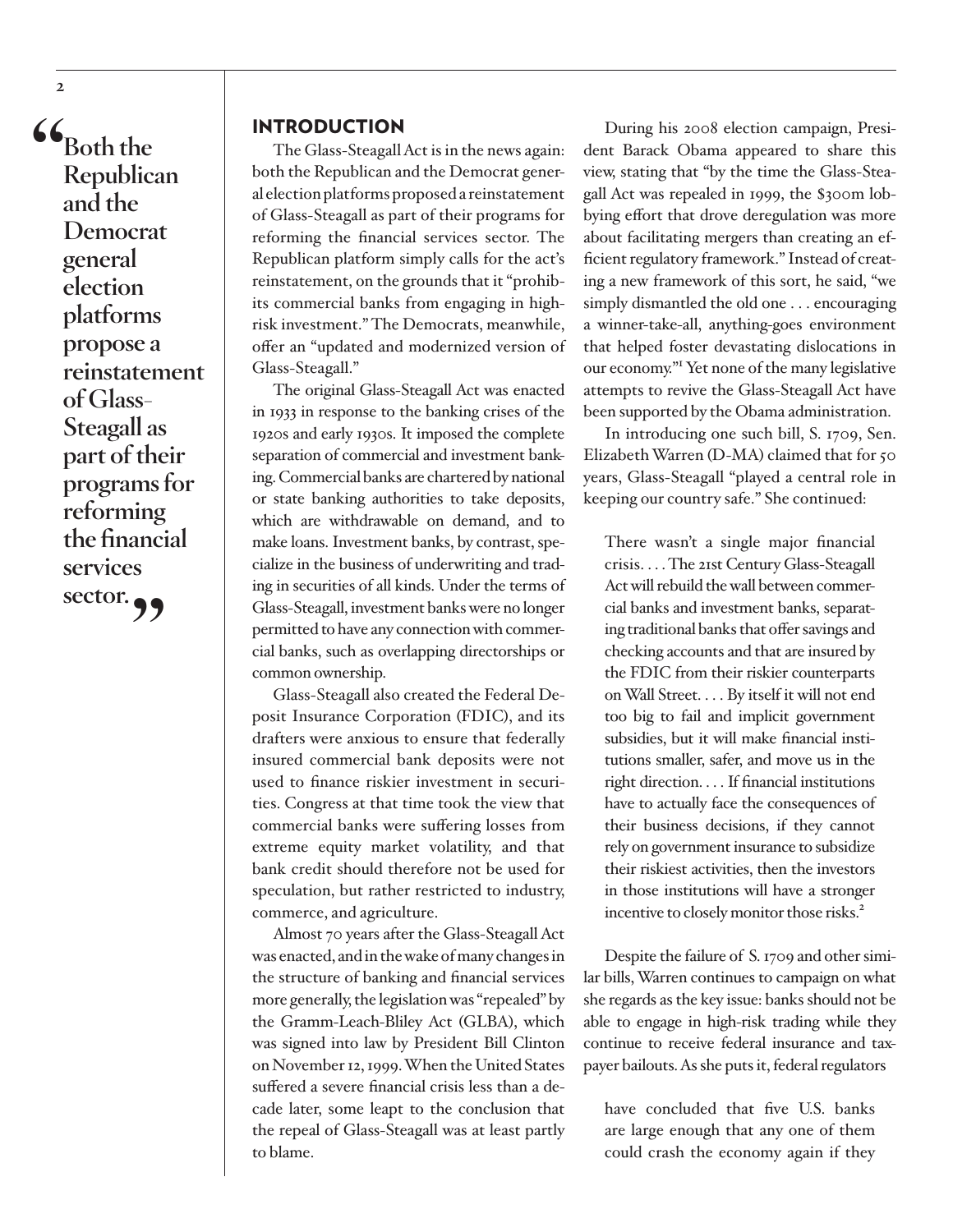started to fail and were not bailed out. . . . [T]here would have been no crisis without these giant banks. They encouraged reckless lending by gobbling up an endless stream of mortgages to securitize and by funding the slimy subprime lenders who peddled their miserable products to millions of American families. The giant banks spread that risk throughout the financial system by misleading investors about the quality of the mortgages in the securities they were offering.<sup>3</sup>

Those who want to see Glass-Steagall reinstated claim that, together with broader "deregulation," its repeal caused the financial crisis. In testimony before Congress, for example, journalist Robert Kuttner said:

Since the repeal of the Glass-Steagall Act in 1999, after more than a decade of de facto inroads, super-banks have been able to re-enact the same kinds of structural conflicts of interests that were endemic in the 1920s, lending to speculators, packaging and securitizing credits and then selling them off, wholesale or retail, and extracting fees at every step of the way. . . . The repeal of Glass-Steagall coincided with low interest rates that put pressure on financial institutions to seek returns through more arcane financial instruments. Wall Street investment banks, with their appetite for risks, led the charge.4

Other arguments in support of bringing back Glass-Steagall stress the way "repeal changed an entire culture." Nobel Prize–winning economist Joseph Stiglitz pointed out that commercial banks are "not supposed to be high-risk ventures":

Investment banks . . . have traditionally managed rich people's property—people who can take bigger risks in order to get bigger returns. When the repeal of GlassSteagall brought investment and commercial banks together, the investment bank culture came out on top. There was a demand for the kind of high returns that could be obtained only through high leverage and big risk-taking.5

But is this really the case? Warren, for one, has provided little evidence to back up her claim that Glass-Steagall "stopped investment banks from gambling away people's life savings for decades—until Wall Street successfully lobbied to have it repealed in 1999." Indeed, she admitted in an interview with Andrew Ross Sorkin that "even if [Glass-Steagall] wouldn't have prevented the financial crisis . . . [I]t's an easy issue for the public to understand . . . you can build public attention behind it."<sup>6</sup> This is typical of many of the arguments for reinstating Glass-Steagall. It is somehow taken as obvious that repealing the Glass-Steagall caused the financial crisis and that bringing it back would prevent any future crises. But such arguments do not rest on any factual basis, such as an examination of which banks collapsed during previous crises and why. Even banks' growth is blamed on the repeal of the Glass-Steagall Act, when, in fact, barriers to merging with or acquiring banks in other states were removed by the Riegle-Neal Act of 1994, which led to a rapid increase in interstate banking before the GLBA became law in 1999.

However, there is a broader point to be made here, and doing so will form the basis of this Policy Analysis: in reality, Glass-Steagall was largely irrelevant in the first place. It was never an effective way of protecting banks from failure or the public from losses. It would not have prevented the banking crises of the 1920s and 1930s had it been in force earlier, and it would not have prevented the 2008 financial crisis had it remained in force after 1999. The causes of both episodes lie elsewhere. What's more, several of Glass-Steagall's key provisions, which prevent commercial banks from dealing in or underwriting securities, remain law to this day. The GLBA did not, as its critics suggest, usher in a complete free-for-all.

**"In reality, Glass-Steagall was never an effective way of protecting banks from failure or the public from**  losses.<sub>??</sub>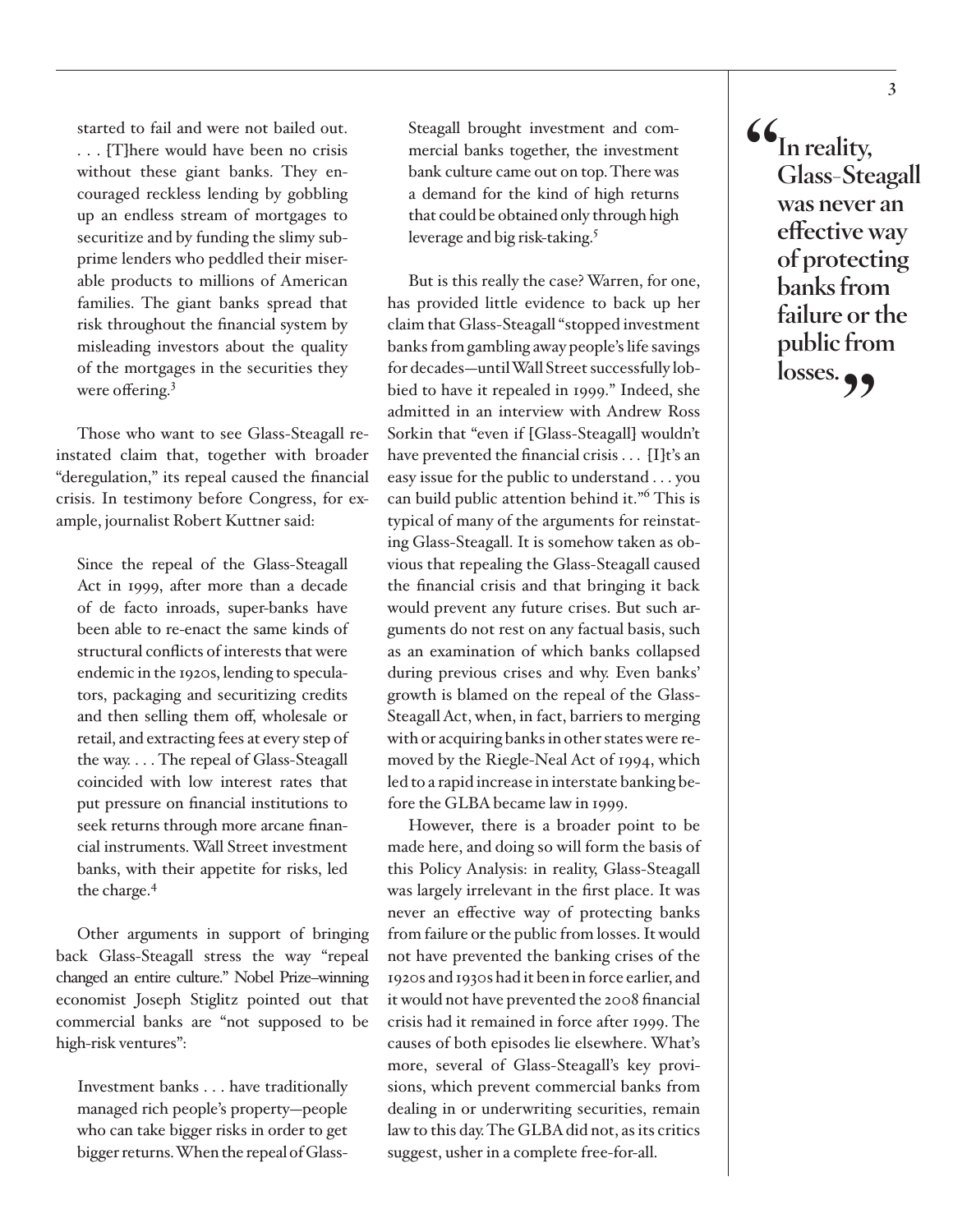**"Glass-Steagall did not prevent banks from purchasing and selling securities for their own investment**  purposes.<sup>99</sup>

#### WHAT EXACTLY DID THE GLASS-STEAGALL ACT PROSCRIBE?

Between 1929 and 1932, 5,795 U.S. banks failed. A further 4,000 would fail in 1933 alone. And as Franklin D. Roosevelt assumed the presidency of the United States on March 4, 1933, bank deposits were being withdrawn at an alarming rate. Two days later, on March 6, Roosevelt declared a four-day bank holiday, which closed down the entire banking system. On March 9, the Emergency Banking Act of 1933 was introduced during a special session of Congress. The legislation passed the House and the Senate the same day. Among other things, it provided for the reopening of the banks as soon as examiners found them to be financially secure. Coupled with Roosevelt's "fireside chat," the Emergency Banking Act helped to restore a modicum of confidence in the banking system. Accordingly, banks reopened on March 13, 1933; by the end of the month, customers had returned about two-thirds of the cash they had previously withdrawn.

Confidence in the banking system was not completely restored, however, and this created an opportunity for Sen. Carter Glass (D-VA) to reintroduce a bill he had originally proposed in 1932, this time with the support of Rep. Henry Steagall (D-AL), the chairman of the House Banking and Currency Committee. The legislation was designed to "provide for the safer and more effective use of the assets of banks, to regulate interbank control, to prevent the undue diversion of funds into speculative operations and for other purposes." Steagall had agreed to sponsor the bill after Glass added an amendment establishing the FDIC. Thus, the Banking Act of 1933, now better known as the Glass-Steagall Act, was passed by the House of Representatives on May 23, 1933, and by the Senate on May 25, 1933. Glass himself believed the "main purpose of the bill . . . was to prevent the use of Federal Reserve banking facilities for stock gambling purposes." It is the provisions of the act designed to achieve this purpose that are most relevant to the contemporary discussion of Glass-Steagall.

Section 16 of the act granted to banks the

powers necessary to carry on the business of banking, such as discounting and negotiating bills of exchange, receiving deposits, and lending. Significantly, this is the section of the legislation that specifically limited banks to purchasing and selling securities for customers and largely prohibited them from dealing in or underwriting securities on their own account. Section 16 of Glass-Steagall also imposed limits on the "investment securities" a bank could hold on its own account from any one issuer of bankineligible securities. That category included bonds, notes, debentures, and other securities identified by the comptroller of the currency. It is important to note, however, that Section 16 of Glass-Steagall still allowed banks to purchase, deal in, and underwrite U.S. government bonds, the general obligations of states and municipalities, and securities issued by government-sponsored enterprises Fannie Mae and Freddie Mac. No quantitative limits were imposed on these bank eligible securities.

Section 20 and Section 32 of Glass-Steagall further prevented banks from being affiliated with any company that was principally or primarily engaged in underwriting or dealing in securities. Section 21, meanwhile, prevented securities firms from taking deposits.

"Underwriting" refers here to taking on the risk that an issue of securities may not be fully sold to investors; "dealing," in this context, refers to holding securities for trading purposes. Although investment banks are occasionally referred to as "broker-dealers," there is an important distinction between those activities. A broker facilitates the transaction between two parties, as when a real estate agent arranges a sale between the buyer and the seller. A dealer, in contrast, will usually hold the securities on its balance sheet, just as a supermarket would stock its shelves. The risk of these activities can be substantially different. And most simply, a bank may hold securities as an investment with no intention to sell but rather to hold to the security's maturity.

Glass-Steagall did not prevent banks from purchasing and selling securities for their own investment purposes; moreover, banks could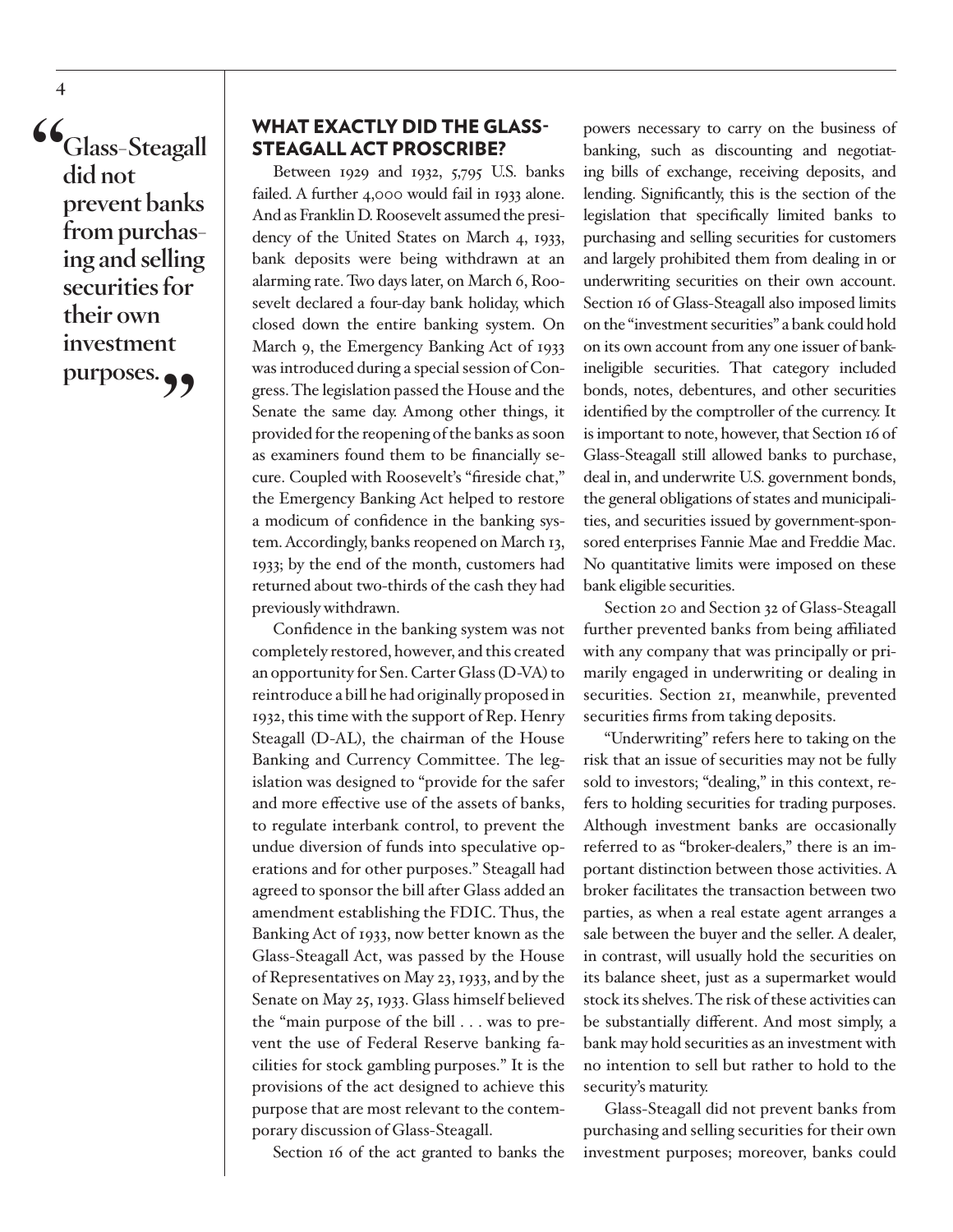buy and sell whole loans. When securitization was subsequently introduced, the terms of Glass-Steagall allowed banks to securitize their loans and sell them in that form, but they were not allowed to underwrite or deal in mortgage-backed securities (MBS). Banks could nevertheless buy MBS as investments and sell them whenever it suited their investment strategy, or when they required cash.

#### WHAT WAS THE RATIONALE FOR GLASS-STEAGALL?

In 1931, Glass chaired a series of hearings on the "Operation of the National and Federal Reserve Banking Systems" before his Subcommittee on Banking and the Currency. Glass's report on these subcommittee hearings prefaced and formed the basis of both his 1932 banking reform bill—which passed in the Senate but failed to make it through the House before the 1932 election—and the Glass-Steagall Act of 1933. It is easy to understand the premise behind Glass's legislative efforts from that report. "National banks," Glass wrote, "were never intended to undertake investment banking business on such a large scale." Moreover, the

overdevelopment of security loans, and the dangerous use of the resources of bank depositors for the purpose of making speculative profits and incurring the danger of hazardous losses, has been furnished by perversions of the national banking and State banking laws, and that, as a result, machinery has been created which tends towards danger in several directions. The greatest of such dangers is seen in the growth of "bank affiliates," which devote themselves in many cases to perilous underwriting operations, stock speculation, and with maintaining a market for the banks' own stock often largely with the resources of the parent bank.<sup>7</sup>

Glass noted that the years after 1925 were characterized by great inflation of bank credit through the large loans and investments made

by banks with substantial surplus reserves. Much of this credit was used to purchase securities.<sup>8</sup> From 1924 onward, bank failures began to increase rapidly, breaking down community business structures and encouraging "local hoarding." Ultimately, this process culminated in the general breakdown of 1929. Glass regarded the 1929 stock market crash as an "accompaniment or symptom of unsound credit and banking conditions themselves," rather than their cause. He also drew attention to the immense increase in real estate mortgages and bonds, which added a further "element of great difficulty," when prices and rents began to fall. His report, despite references to mortgages and real estate bonds, focused on the excessive use of bank credit in making loans for speculation in securities and bank affiliates, engaging in stock speculation, and maintaining a market for the bank's own stock with the resources of the parent bank.<sup>9</sup> This was also the focus of Glass-Steagall.

Two other factors bolstered Glass's determination to prevent "the diversion of funds into speculative operations." First, earlier in his political career, he had played a major role in the creation of the Federal Reserve System. As a member of the House of Representatives, he had sponsored the Federal Reserve Act of 1913, which established the United States' central bank. Later, in the Senate, he was the prime mover behind the Banking Act of 1932, which gave the Federal Reserve the ability to lend to members on a wider range of assets and allowed U.S. government securities to be used on a temporary basis as collateral, in addition to gold and commercial paper (that is, unsecured, short-term corporate debt). In this context, it is not surprising that Glass was set on ensuring that member banks of the Federal Reserve System could not draw on that institution's resources to make speculative loans.

This goal was compounded by his adherence to the "Real Bills Doctrine," a monetary theory according to which the central bank should provide just as much money and credit as is needed to accommodate the legitimate needs of commerce, but not so much as to finance speculative activity. This doctrine long predated the found**"Senator Glass was set on ensuring that member banks of the Federal Reserve System could not draw on that institution's resources to make speculative**  loans.<sub>22</sub>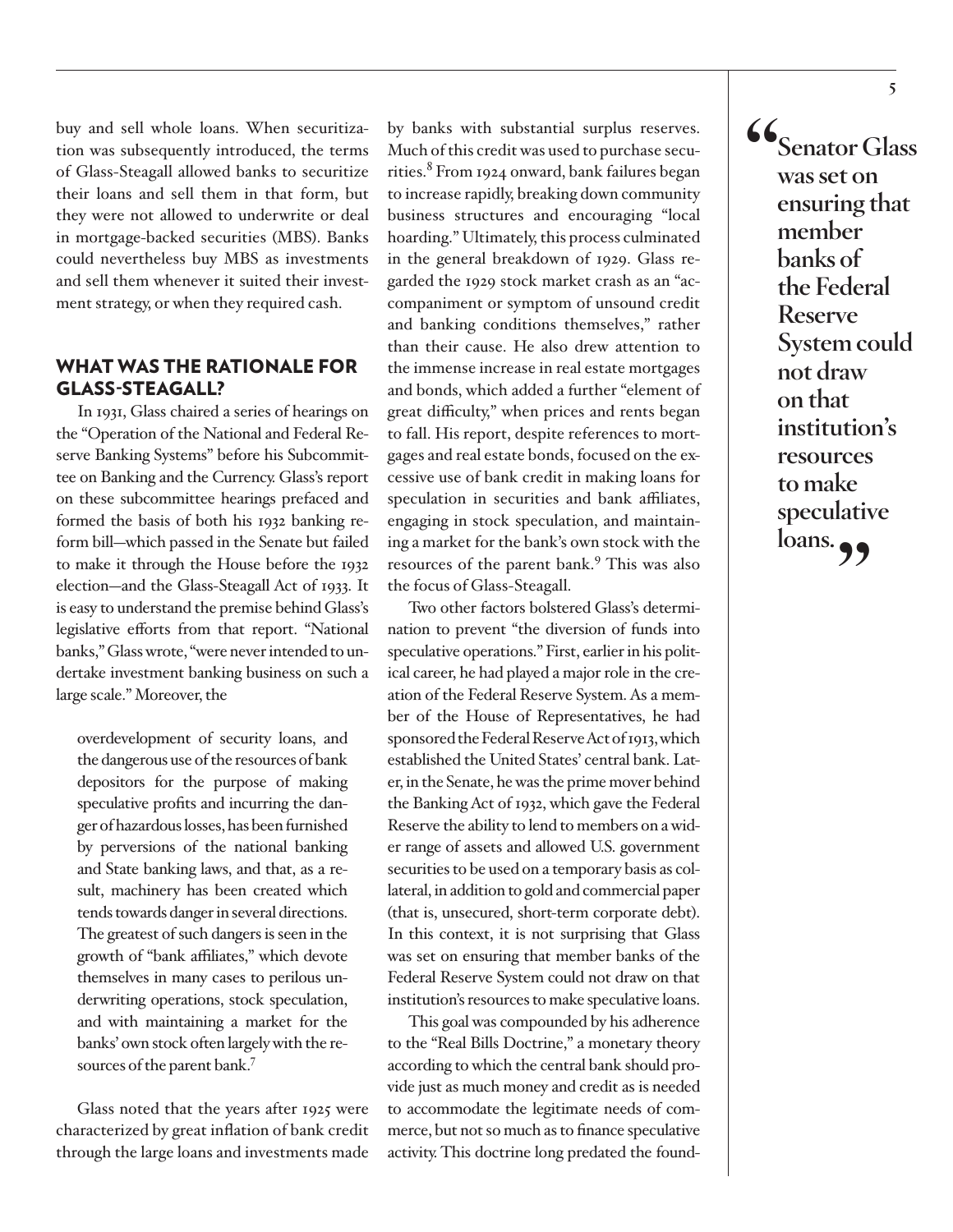**"There is no evidence that the banks with securities affiliates were more likely to fail."**

ing of the Federal Reserve and was enshrined as a key concept in that institution's founding legislation. The idea was that so long as central banks only issued money against short-term commercial bills arising from real transactions in goods and services, such issuance will not be inflationary, since the demand for money is inherently limited by the needs of commercial trade.

Accordingly, the Federal Reserve Act provided for the extension of reserve bank credit, mainly to member banks, through the Federal Reserve Board's rediscounting of eligible (shortterm, self-liquidating) commercial paper presented to it by member banks. In its Tenth Annual Report, the Federal Reserve stated: "It is the belief of the Board that there is little danger that the credit created and distributed by the Federal Reserve Banks will be in excessive volume if restricted to productive uses."<sup>10</sup> The Board further made it clear that "productive uses" meant loans to finance the production and marketing of actual goods. Credit would be automatically adjusted to the needs of trade if banks invested in commercial and industrial loans and avoided loans for investment in stocks.

This doctrine, which many economists have subsequently blamed, at least in part, for the U.S. monetary policy that fueled the Great Depression,<sup>11</sup> was a significant driving force behind Glass-Steagall.

#### WAS GLASS-STEAGALL AN APPROPRIATE RESPONSE TO THE BANKING CRISES OF THE 1920S AND 1930S?

We have already seen that Glass based his legislation on the Senate subcommittee hearings he chaired in 1931. However, some have argued that the dramatic language and assertions made in his report on those hearings were simply not supported by the evidence that had been adduced. Rutgers University economist Eugene White's analysis, for example, shows that not only was there no evidence for Glass's conclusions, but also that the evidence directly contradicted his claims. For example, from 1930 to 1933, banks engaged in commercial *and* investment banking had lower failure rates.12 While 26 percent of all national banks failed, only 6.5 percent of the 62 banks with securities affiliates went the same way. For the 145 banks with large bond operations, the figure was only 7.6 percent. This is partially explained by the fact that the typical commercial bank involved in investment banking was larger than average, and therefore had all the opportunities for diversification and economies of scale that the small banks lacked. Overall, there is no evidence that the banks with securities affiliates were more likely to fail than the thousands of small banks that failed throughout the 1920s and 1930s.

Glass's hearings did point out the structural fragility of the American banking system. On June 30, 1920, there were  $28,885$  banks in operation, of which two-thirds were in small rural communities with populations of less than 2,500. They were generally "unit banks." Bank branching was severely restricted at the state level, both by laws preventing banks chartered in one state from operating in the territory of another, and, in some cases, by rules that limited branching *within* states. Branching by national banks was at first constrained by administrative actions that generally limited national banks to one branch. The McFadden Act of 1927 liberalized this to some extent by allowing national banks to operate branches in their home state, subject to the branching laws applicable to state banks in that particular state. By 1931 there were 3,467 branches; by 1938 there were  $3,607$ <sup>13</sup> However, full nationwide branching was not finally permitted until 1994. As a result, banks were often forced to be small and to have an undiversified loan portfolio tied to the local economy of a single state, or even a specific region within that state.

Between 1921 and 1930, 6,171 banks failed. Of these, 827 were national banks, 230 were state banks belonging to the Federal Reserve System, and 5,114 were state banks outside the Federal Reserve System. Bank failures often reflected regional agricultural crop failures, followed by a fall in real estate values in those areas.14 A further 9,096 banks failed between 1930 and 1933. The majority of these were small banks that were unable to diversify loan risk in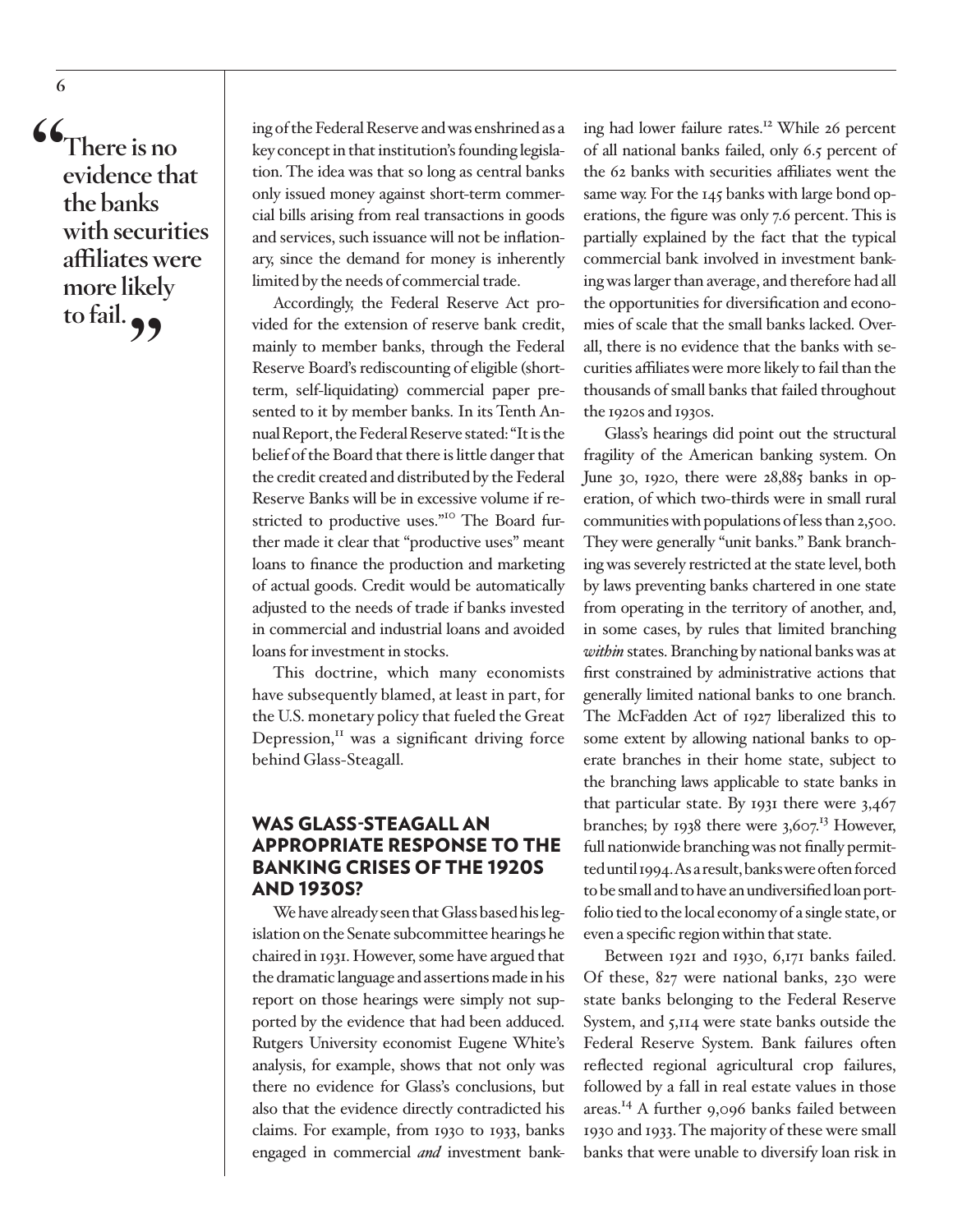the agricultural towns on which they depended. In some cases, these banks faced growing competition from larger, city-based competitors, which were increasingly easily accessible from surrounding small towns. Bad loans led to many bank failures during the 1920s. Those that survived were often burdened with poorly performing loans (usually mortgages) and were dependent for their future solvency on economic conditions improving. Unfortunately for them, conditions became worse.

During Glass's Senate subcommittee hearings, New York Federal Reserve Governor George L. Harrison pointed out that the Canadian banking system consisted of 18 nationally chartered banks, operating a total of 4,676 branches in 1920. The agricultural regions of Canada faced the same problems as those south of the border, but only one bank had failed there; the rest had reduced their branch network by 13.2 percent. Canada made it through the Great Depression without any further bank failures, even though exports of raw materials, such as wheat and wood pulp, plunged as prices fell. Between 1929 and 1939, Canadian gross domestic product fell by 40 percent, yet its banking system survived pretty well intact. Nationwide branching allowed banks to handle any local runs while still maintaining only negligible excess reserves. They were in a structurally stronger position to survive any potential financial crises. There was for a time enthusiasm for reforming the U.S. banking system along Canadian lines. But strong political support for small, local banks meant that such reforms never occurred. With the Glass-Steagall Act of 1933, U.S. banking policy went in a different direction.

Harrison had also raised the issue of increased deposits in banks engaged in commercial—as opposed to savings or thrift—banking. Such growth was principally in time deposits, such as savings accounts, because many states did not require banks to carry any reserves against them. Even under the Federal Reserve Act, banks had to carry only 3 percent reserves against time deposits, compared with 7, 10, or 13 percent (depending on the bank's location) against demand deposits, such as checking accounts. Glass questioned

the adequacy of these reserve requirements, not least because they had been substantially reduced since the passage of the Federal Reserve Act in 1913. Harrison responded that the Federal Reserve was considering the current reserve requirements, and that while no conclusion had been reached, it was his personal opinion that the same level of reserves should apply to both time and demand deposits. As to Glass's frequent questions about loans on equities, Harrison stressed that raising loans on equities or corporate bonds was a perfectly legitimate form of financing and that such loans were not necessarily speculative. As Harrison put it, "if someone in the Reserve in his judgement thinks that [loans] are going up too rapidly, shall he use the threat of refusing a loan on legally eligible paper to restrain that one particular kind of business which in itself is not prohibited by law?" Glass, in turn, pointed out that the "intent [of the Federal Reserve Act] was clearly to . . . keep out of the Federal reserve banks loans which were made for speculative purposes."<sup>15</sup>

What these exchanges show is that the hearings held by Glass's subcommittee exposed many weaknesses in the U.S. banking system that were not subsequently addressed by Glass-Steagall. Had banking reforms addressed those weaknesses, they would have greatly strengthened the system and made it more efficient. Harrison summed it up as follows:

A bank today perfectly properly and legally . . . does a commercial banking business, a savings bank business, a trust company business, a securities business and even an issue-house business. . . . I do not see now that it would be wise to destroy that system even if it were possible, because the American businessman, who is in a great rush always, finds great service in going to a banking institution and (finding) . . . that all these things can be well done under one roof to the convenience of the customer.<sup>16</sup>

Destroying that system is, however, precisely what the Glass-Steagall Act set out to do. The **"Between 1929 and 1939, Canadian gross domestic product fell by 40 percent, yet its banking system survived pretty well**  intact.<sub>99</sub>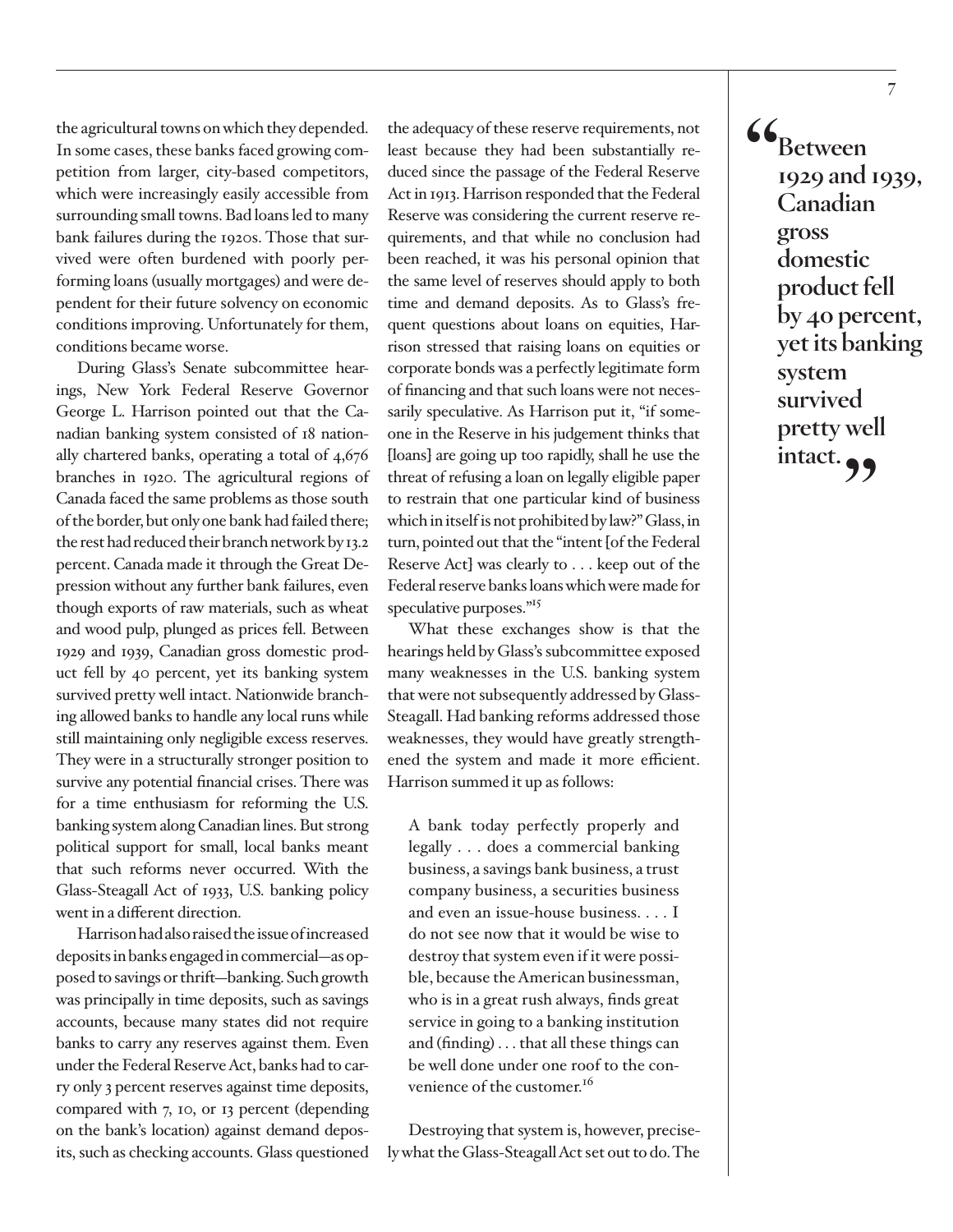**"Glass-Steagall set the structure of the U.S. banking system for decades to come. It left the United States with a fragile and expensive system of unit banks.** 

evidence provided in the hearings over which Glass presided did not support the contention underlying the Glass-Steagall Act that bank loans for speculation led to the large number of bank failures before and during the Great Depression. Rather, the banking system was itself fragile. Thousands of unit banks failed because they were totally dependent on the economic well-being of the (predominantly) agricultural areas in which they were situated. However difficult it may have been to implement Harrison's analysis at the time of the hearings, doing so would have left post-Depression America with a stronger and more efficient banking system.

Instead, given that Glass-Steagall rested on a misdiagnosis of the ills of the banking sector, its decades-long separation of commercial and investment banking in the United States did nothing to remove the risk of bank failures. It is curious, looking back, that the evidence presented to Glass's 1931 subcommittee about the deficiencies of small, undiversified unit banks did not merit attention or legislation. Addressing these issues would have done so much more to protect depositors—and to stabilize the U.S. financial system—than the separation of commercial and investment banking.

The collapse of so many banks during the 1920s and 1930s left many small towns in agricultural areas without any banks at all. The lack of credit this entailed made the suffering caused by the Depression even worse. It must have looked as though the days of the unit banks were over. By the end of 1935, 13 of the 27 states that had prohibited branching entirely in 1930 repealed their prohibitions; 7 of those states passed laws allowing state-wide branching. Yet Glass-Steagall actually militated against this positive development by reaffirming the restrictions placed on national bank branching by the McFadden Act of 1927. This error was compounded by the introduction of deposit insurance, which weakened the impetus toward branch banking. As a result, Glass-Steagall can be said to have helped preserve the unit banking model in the United States, against all evidence and common sense. As late as 1979, just 21 states allowed state-wide branching, while 12 states continued to prohibit

branching altogether.<sup>17</sup> Inevitably, this raised the costs of banking, since it reduced competition over the cost of credit and its availability and thus reduced social mobility.<sup>18</sup>

For better or worse—and probably for worse—Glass-Steagall set the structure of the U.S. banking system for decades to come. The legislation left the United States with a fragile and expensive system of unit banks. This system was unusual in international terms for its rejection of universal banking, which would, in Harrison's words, have been better suited to the "American businessman," or indeed the customer, "who is always in a hurry."

There was a reduction in bank runs after Glass-Steagall passed, but it is hard to give the separation of investment and retail banking much credit for that development. The establishment of the FDIC likely did far more to convince depositors it was safe to leave their money in the bank.

#### THE EROSION OF THE GLASS-STEAGALL ACT

Glass-Steagall was subject to a series of changes prior to its eventual repeal in 1999. Some of these changes resulted from the economic challenges of the 1960s and 1970s. For example, Regulation Q imposed interest rate caps on a variety of bank deposits, in accordance with Section 11 of Glass-Steagall. The inflation of the 1970s led market interest rates to rise above those statutory caps, and they were eventually abolished in March 1986. In the meantime, however, consumers turned away from saving through bank deposits and toward interest-bearing accounts and investment products offered by securities firms, such as money market funds. Corporate customers began to rely more on the commercial paper market and less on depository banks, which increasingly struggled to attract savings and saw the profitability of their traditional bank products fall.<sup>19</sup>

Other factors for change included rapid technological advances and globalization, particularly in the 1970s and 1980s. These changes greatly reduced the costs of using data from one

**8**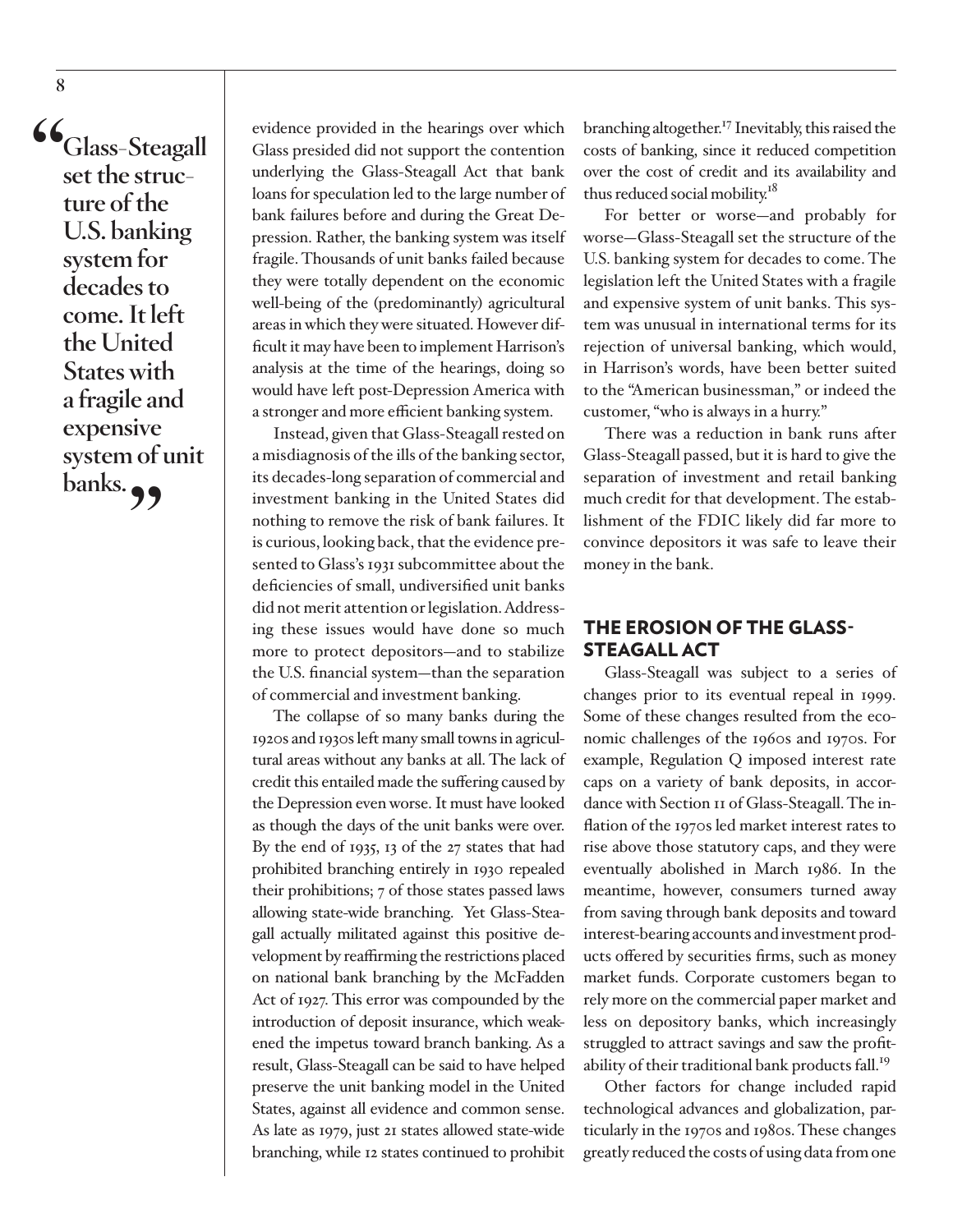business to benefit another. In turn, these cost reductions increased the expected profitability of cross-selling insurance and securities products to both household and business customers. As these practices slowly gathered pace, it was seen that the risks to banks engaged in such practices had not substantially increased. As the process of globalization continued, it became clear those countries that had long practiced universal banking did not face any of the problems that Glass-Steagall had sought to prevent with its separation of commercial and investment banking. American banks operating in the United Kingdom and in continental Europe operated in the same way as other banks in those jurisdictions and did not suffer any adverse consequences.

Some statutory changes took place in the 1970s. These included the Federal Financing Bank Act of 1973, which made Fannie Mae securities bank eligible and the Housing and Community Development Act of 1974, which did the same for Freddie Mac securities. As such, these securities became exempt from the prohibition on commercial banks dealing in, underwriting, or holding securities, even though they were not guaranteed by the government. The Office of the Comptroller of the Currency (OCC) and the Federal Reserve, using its powers to interpret the "closely related" provision of the Bank Holding Company Act of 1956, gradually allowed commercial banks to engage in an increasing number of activities that resembled traditional securities products and services.

The 1971 Supreme Court decision concerning *Investment Company Institute v. Camp* was the key step in a gradual erosion of Glass-Steagall. The Investment Company Institute was an association of open-ended investment companies. Several of these companies argued that the OCC had approved First National City Bank's decision to operate a pooled investment fund and that this product was very much like an open-end mutual fund in Regulation 9.<sup>20</sup> Moreover, the pooled investment fund brought together two traditional banking services: it acted as a management agent for

clients, and it pooled trust funds. The plaintiffs argued that the "operation of a collective investment fund of the kind approved by the Comptroller, that is in direct competition with the mutual fund industry, involves a bank in the underwriting, issuing, selling and distributing securities in violation of Sections 16 and 21 of the Glass Steagall Act."

The Court concluded that

it is settled that courts should give great weight to any reasonable construction of a regulatory statute adopted by the agency charged with the enforcement of that statute. The Comptroller of the Currency is charged with the enforcement of banking laws to an extent that warrants the invocation of this principle with respect to his deliberative conclusions as to the meaning of these laws.<sup>21</sup>

The Court went on to hold that the "Comptroller should not grant new authority to national banks until he is satisfied that the exercise of that authority will not violate the intent of banking laws."22 The Court also reiterated its belief that Congress had concluded that "more subtle hazards" existed when a bank entered into the investment banking business. These included the effect of losses in the investment affiliate on the commercial bank itself: the pressure to sell may lead a bank to make its credit facilities more freely available to those companies in whose stock it had invested or even make unsound loans to such companies. This possible conflict between promoting the investment affiliate and the obligation of the bank to give disinterested investment advice also concerned Congress, in the opinion of the Supreme Court.<sup>23</sup>

Four years later, in his testimony before the Senate Committee on Banking, Housing, and Urban Affairs, the Comptroller of the Currency, William Camp, criticized the Supreme Court's analysis as an "attempt to apply a legislative remedy which was fashioned with certain specific abuses committed at a certain period in history to a different service being carried out at a different historical period." **"American banks in Europe operated in the same way as other banks in those jurisdictions and did not suffer any adverse consequences."**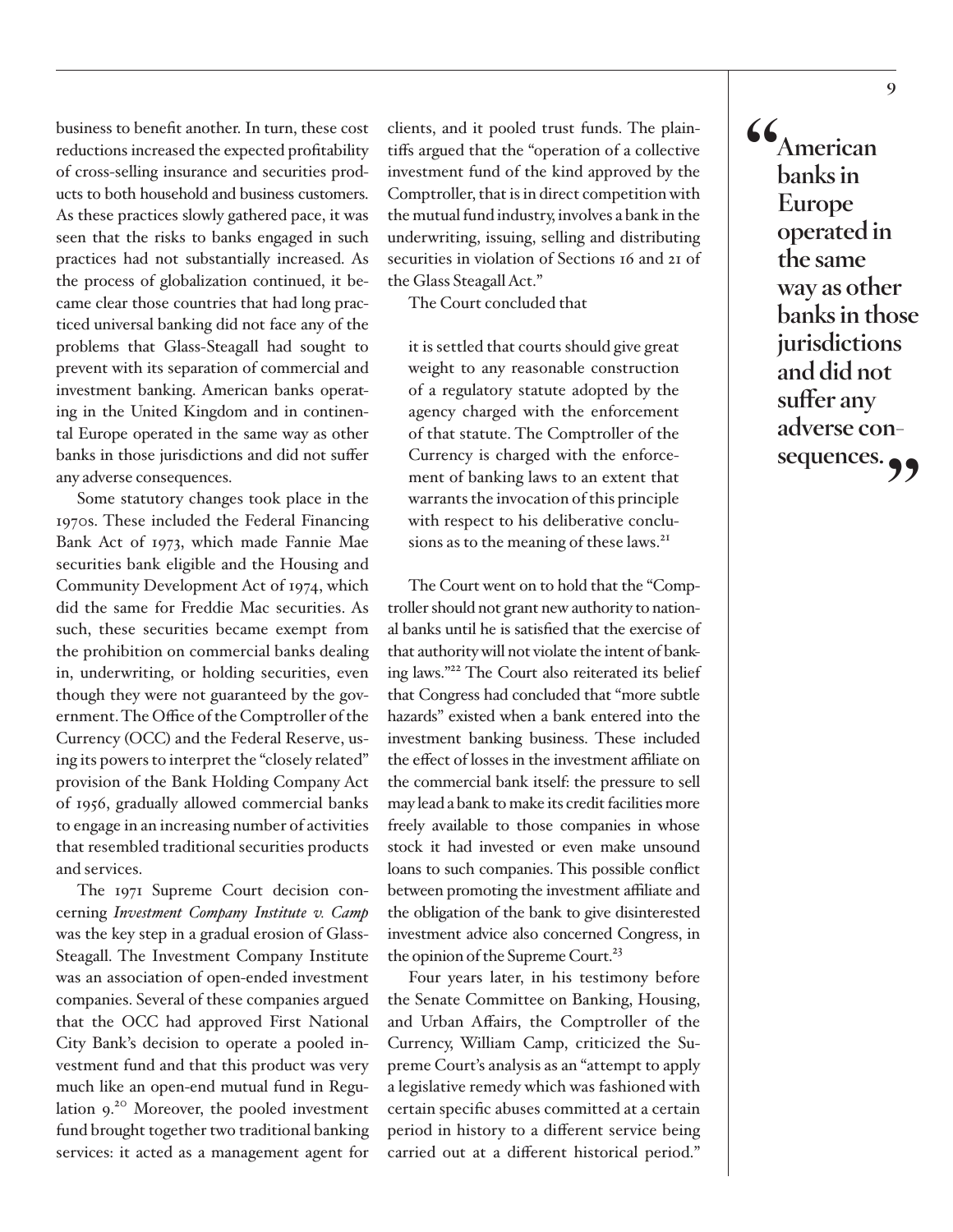**"The law permitted banks to offer investment services to the wealthy through their trust departments but prevented the general public from obtaining similar services."**

**10**

He also noted the irony that the law permitted banks to offer investment services to the wealthy through their trust departments but prevented the general public from obtaining similar services.<sup>24</sup> Two years later, the Federal Reserve Board revised Regulation Y so that bank holding companies (BHCs) were allowed to engage in a range of nonbanking activities. $25$ BHC subsidiaries were allowed to act as investment advisers to registered investment companies and were allowed to provide leasing, courier, and management consulting services as well as certain kinds of insurance.<sup>26</sup>

After the *Camp* decision, the OCC began to respond to requests from banks concerning whether certain activities were part of the "business of banking" under Section 16 of Glass-Steagall. For example, in Letter 494, the OCC stated that the "business of banking . . . comprised of all those powers which are recognized features of that business."27 The OCC took the view that the execution and clearance of customer transactions in financial instruments—such as securities, futures, and options—were part of the business of banking and therefore permissible whatever the underlying asset.

The OCC also issued many interpretive letters following the Supreme Court's 1995 decision in *Nations Bank of North Carolina v. Variable Annuity Life Insurance Co* (VALIC). In this case, the Court decided that the business of banking "is not limited to the enumerated powers in § 24 seventh, and that the Comptroller therefore has discretion to authorize activities beyond those specifically enumerated. The exercise of the Comptroller's discretion . . . must be kept within reasonable bounds." The OCC concluded that

Judicial cases affirming the OCC interpretations establish that an activity is within the scope of this authority if the activity is (i) functionally equivalent to or a logical outgrowth of a traditional banking activity; (ii) will respond to customer needs or otherwise benefit the bank or its customers; and (iii) involves risks similar to those already assumed by banks.<sup>28</sup>

One of the criteria applied by the OCC involved "looking through" the nature of the activity to the underlying asset, which led to the OCC approving banks' trading and dealing activities in derivatives linked to interest rates, currency exchange rates, and certain precious metals. For example, in 1983, the OCC authorized a national bank to purchase and sell for its own account exchange-traded options. In 1987–88, Interpretative Letter 414 allowed an operating subsidiary of a national bank to buy and sell foreign exchange in forward markets, as well as over-the-counter options in foreign exchange markets for the purpose of hedging and arbitrage. Similar letters, numbered 553  $(1990 - 91)$  and  $685$  ( $1994 - 95$ ) allowed a national bank's subsidiary to engage in the brokerage of precious metals, as part of the express power to trade in "coin and bullion."

Commodity swaps were the first kind of derivatives authorized by the OCC, following a proposal by Chase Manhattan Bank that they be allowed to undertake perfectly matched commodity price index swaps. The OCC approved this request because it was incidental to the express power of national banks to lend money and was therefore part of the general business of banking as a form of funds intermediation. Such transactions would not involve market risk; rather, they only exposed the bank to counterparties' credit risk, which was similar to the credit risk involved in lending.29 Later, in 1990–92, the OCC allowed unmatched swaps, arguing that a

swap contract in which payments are based on commodity prices instead of interest rates or currency exchange rates fits with the powers of national banks because it is simply a way of tailoring traditional intermediation services of commercial banks to meet the needs of bank customers.

The program merely had to be conducted in a "safe and sound manner" and be subject to the same controls as interest rate derivatives.<sup>30</sup>

The underlying argument for permitting these activities within the Glass-Steagall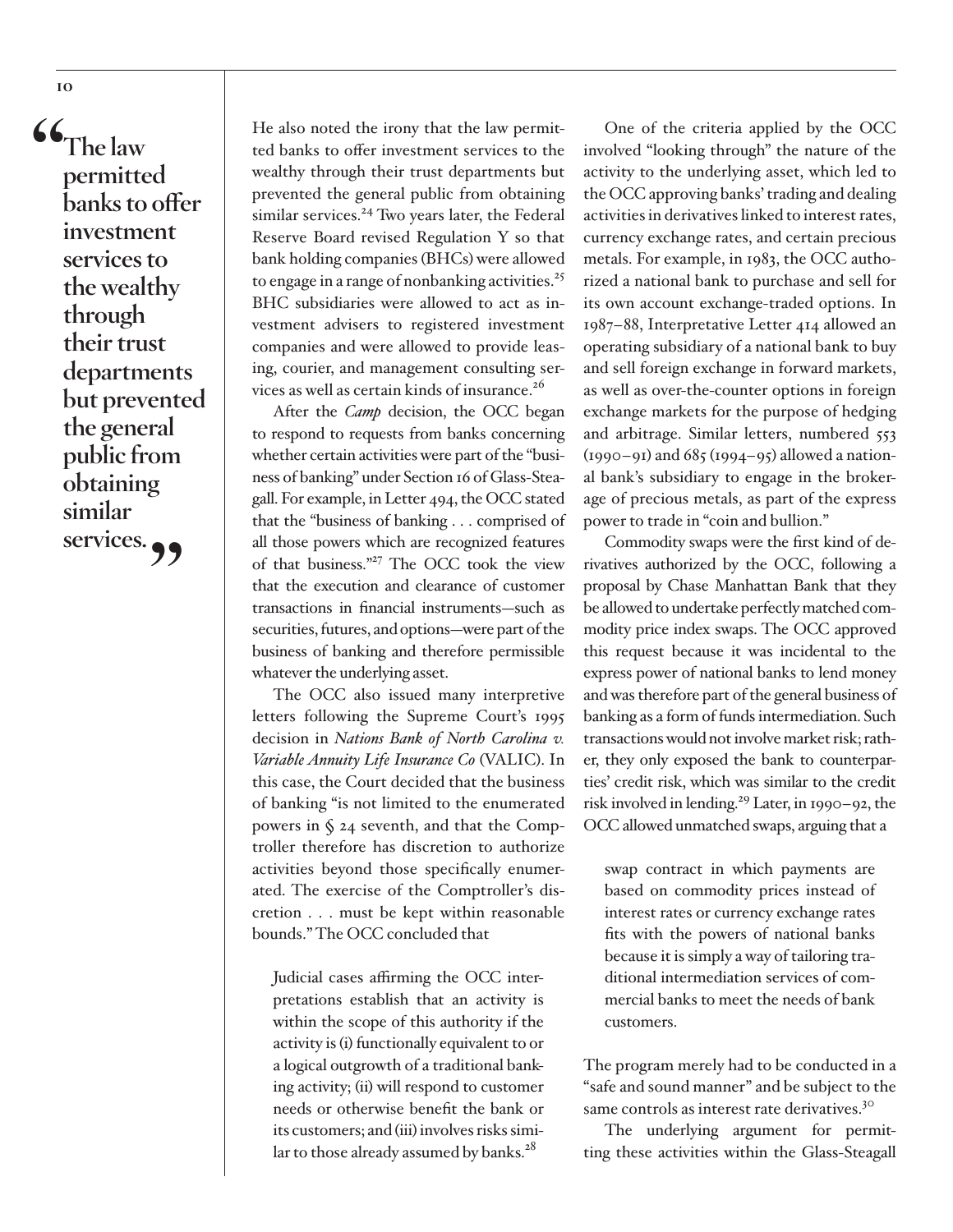framework was the OCC's wider concept of banking as "financial intermediation," involving exchanges of payments between banks and their customers. The OCC developed this idea more fully after 1995. After being allowed to conduct commodity-based swaps, banks requested permission to engage in equity swaps and equity index swaps. These were allowed on the basis that all swaps were essentially "payments that (are) analogous to those made and received in connection with a national bank's express powers to accept deposits and loan money.<sup>"31</sup> The OCC argued, in conclusion, that "since national banks are exercising . . . statutory powers related to deposit taking, lending and funds intermediation when engaging in equity derivative swap activities, the prohibitions of Glass-Steagall are inapplicable."32

In coming to this decision, the OCC focused on credit risk, but it is arguable that banks engaged in these activities would also be exposed to market risk, owing to market price fluctuations in the derivative and the underlying asset, since the banks in question would be acting as principals in both commodity- and equity-based derivatives contracts. That being said, market price fluctuations also affect bank loans, although the risks involved in derivatives may be more difficult to discern since the focus tends to be on the contract and not the underlying asset.<sup>33</sup>

Throughout the 1980s, the OCC gave its approval to banks and their operating subsidiaries to join security and commodity exchanges,  $34$  act as discount brokers,  $35$  offer investment advice,  $36$ and manage individual retirement accounts.<sup>37</sup> They were also permitted to undertake private offerings of securities, $3^8$  lend securities, $3^9$  and underwrite, deal in, and hold general obligation municipal bonds.40

Similarly, the Federal Reserve approved applications by banks to expand their activities when, in the Federal Reserve's view, such an expansion would provide public benefits. In such cases, the Federal Reserve would add the activity or activities in question "to the list of activities that it has determined by regulation to be so closely related to banking or managing or controlling banks as to be a proper incident

thereto."41 One example of this was the Federal Reserve's acceptance of United Bancorp's application to form United Bancorp Municipals *de novo*, in order to engage in underwriting and dealing in certain government securities.

At the request of BHCs, the Federal Reserve also provided guidance on when a company would be considered to be "engaged principally" in securities business under Section 20 of Glass-Steagall. BHCs were generally only allowed to engage in investment banking activities through separately capitalized subsidiaries, which became known as "Section 20 subsidiaries." Their bank-ineligible securities could not exceed a certain percentage of the BHC's gross revenue—a limit that the Federal Reserve initially set at between 5 and 10 percent of the revenue of the company.

In the spring of 1987 the Federal Reserve Board voted  $3-2$  in support of easing these regulations, despite opposition from Paul Volcker, the then-chairman. The Federal Reserve "concluded that subsidiaries would not be engaged substantially in bank ineligible activities if not more than 5–10 percent of their total gross revenues was derived from such activities over a two-year period, and if the activities in connection with *each* type of bank ineligible security did not constitute more than  $5-10$ percent of the market for that particular type of security."42 By 1999 the Federal Reserve had approved applications allowing at least 41 Section 20 subsidiaries. The Federal Reserve authorized these companies to underwrite and deal in bank-ineligible securities,  $43$  including municipal bonds, commercial paper, mortgagebacked securities, and other consumer–related securities, as well as corporate debt securities and corporate equity securities.44

Between 1996 and 1997, the sum of the Federal Reserve's decisions effectively overruled Section 20 of Glass-Steagall. In December 1996, with the support of then-chairman Alan Greenspan, the Federal Reserve allowed the nonbank subsidiary of a BHC to obtain up to 25 percent of its revenue from underwriting and dealing in securities that a member bank may not underwrite or deal in, effective March 1997. The experience **"Between 1996 and 1997, the sum of the Federal Reserve's decisions effectively overruled Section 20 of Glass-**Steagall.<sup>99</sup>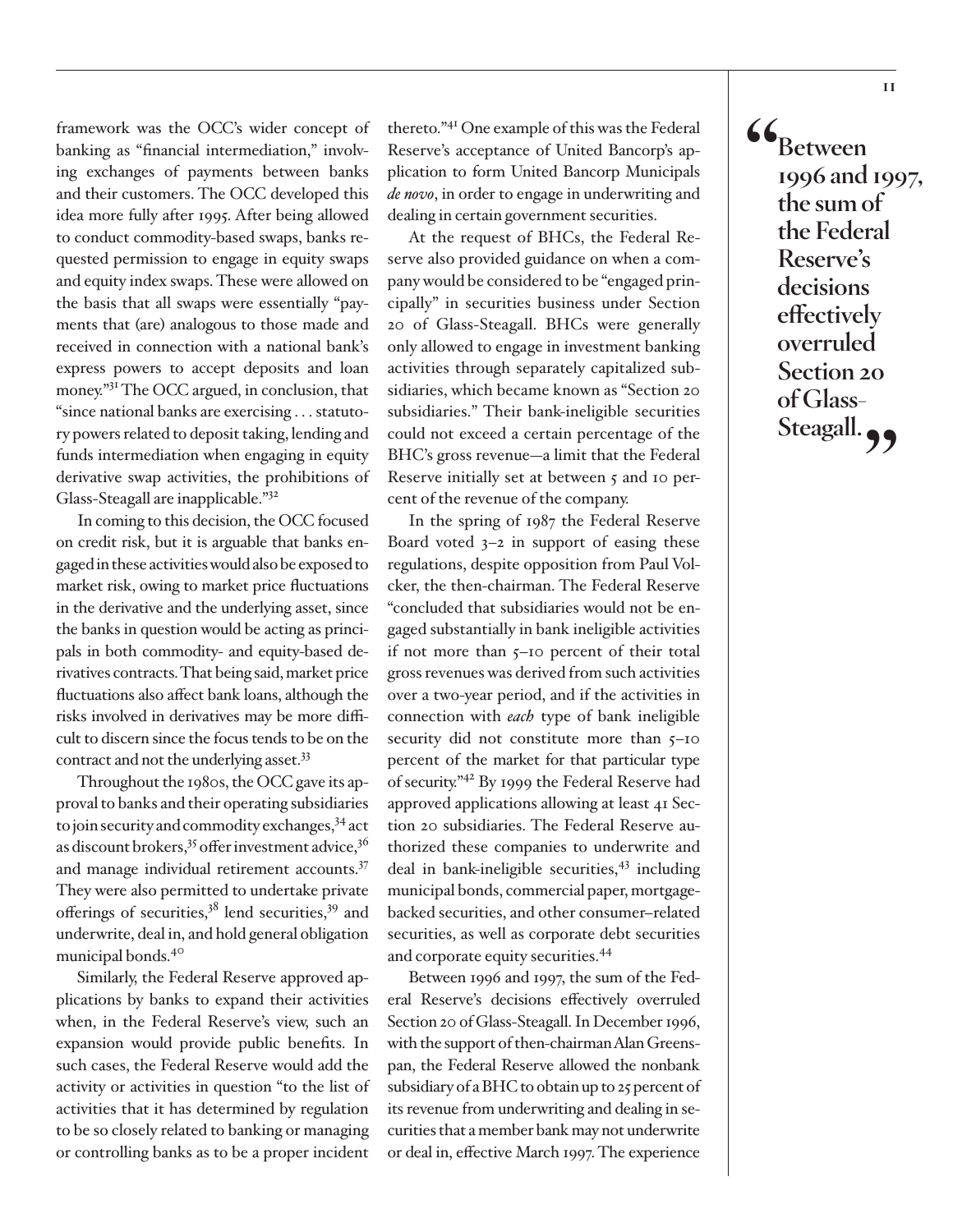**"These incremental changes dispel the notion that Glass-Steagall was abruptly repealed without any thought being given to the safety and soundness of the banking**  sector.<sup>99</sup>

it had gained through the supervision of Section 20 subsidiaries over a period of nine years led the Federal Reserve to conclude that the 10 percent limit unduly restricted the underwriting and dealing activity of the Section 20 subsidiaries. The Federal Reserve decided that a "company earning 25% or less of its revenue from underwriting and dealing would not be engaged 'principally' in that activity for the purposes of Section 20."45 In August 1997 the Federal Reserve further argued that the risks of underwriting had been proved to be manageable and that banks should have the right to acquire securities firms. In 1997 Bankers Trust (then owned by Deutsche Bank) bought the investment bank Alex Brown & Co., thus becoming the first U.S. bank to acquire a securities firm.

Further changes occurred in 1996 when the Federal Reserve relaxed three firewalls between securities affiliates and their banks. Officers and directors could subsequently work for both the Section 20 subsidiary and the bank, provided that the directors of one did not exceed over 49 percent of the board of the other.46 The CEO of the bank was not allowed to be a director, officer, or employee of the securities affiliate, and vice versa. Restrictions on cross-marketing between the bank and its Section 20 subsidiary were repealed, and permissible intercompany transactions between a Section 20 and its affiliate were expanded to include any assets that have a readily identifiable and publicly available market quotation.

This outline of the most significant, incremental changes to the operation of Glass-Steagall has been provided to dispel the notion that the act was abruptly repealed without any thought being given to the safety and soundness of the banking sector. This brief history of Glass-Steagall in action also shows that the act always allowed banks to underwrite and deal in certain classes of assets, while still preventing them from being affiliated with any organization engaged "principally" in underwriting and dealing in securities. The next section of this analysis will explore the extent to which the provisions of Glass-Steagall were actually repealed in 1999.

#### THE GRAMM-LEACH-BLILEY ACT OF 1999

The opening sections of the GLBA, also known as the Financial Services Modernization Act, make it clear that only Sections 20 and 32 of Glass-Steagall were being repealed. Section 20, remember, stated that national and statechartered banks within the Federal Reserve System were not allowed to be affiliated with a business that was "engaged principally" in underwriting and dealing in securities. That section did not give a clear indication of the degree of integration that would be permissible under its terms. The section did, however, state clearly that a bank was not allowed to hold majority ownership or a controlling stake in a securities firm.47

Section 32 prohibited those same banks from having interlocking directorships with a firm principally engaged in underwriting, dealing in, or distributing securities. An officer, director, or manager of a bank could not also be a director, officer, or manager of a securities firm. In addition, a member bank could not provide correspondent banking services to a securities firm or accept deposits from such a company, unless the bank had received a permit from the Federal Reserve, which would only be issued if it were deemed to be in the public interest. $48$ Similarly, a securities firm was prohibited from holding on deposit funds from a member bank. These two sections of the Glass-Steagall Act were repealed.

As a result, the GLBA allowed for affiliations between commercial banks and firms engaged principally in securities underwriting, as well as interlocking management and employee relationships between banks and securities firms. Under the GLBA, banks are still not able to offer a full range of securities products, and securities firms still cannot take deposits. The GLBA authorized securities activities in two types of BHC affiliates: nonbank securities firms and financial subsidiaries of banks. Under the GLBA, wider activities could be carried out though a new form of BHC known as a financial holding company, which could include securities and insurance subsidiaries as well as bank subsidiaries

**12**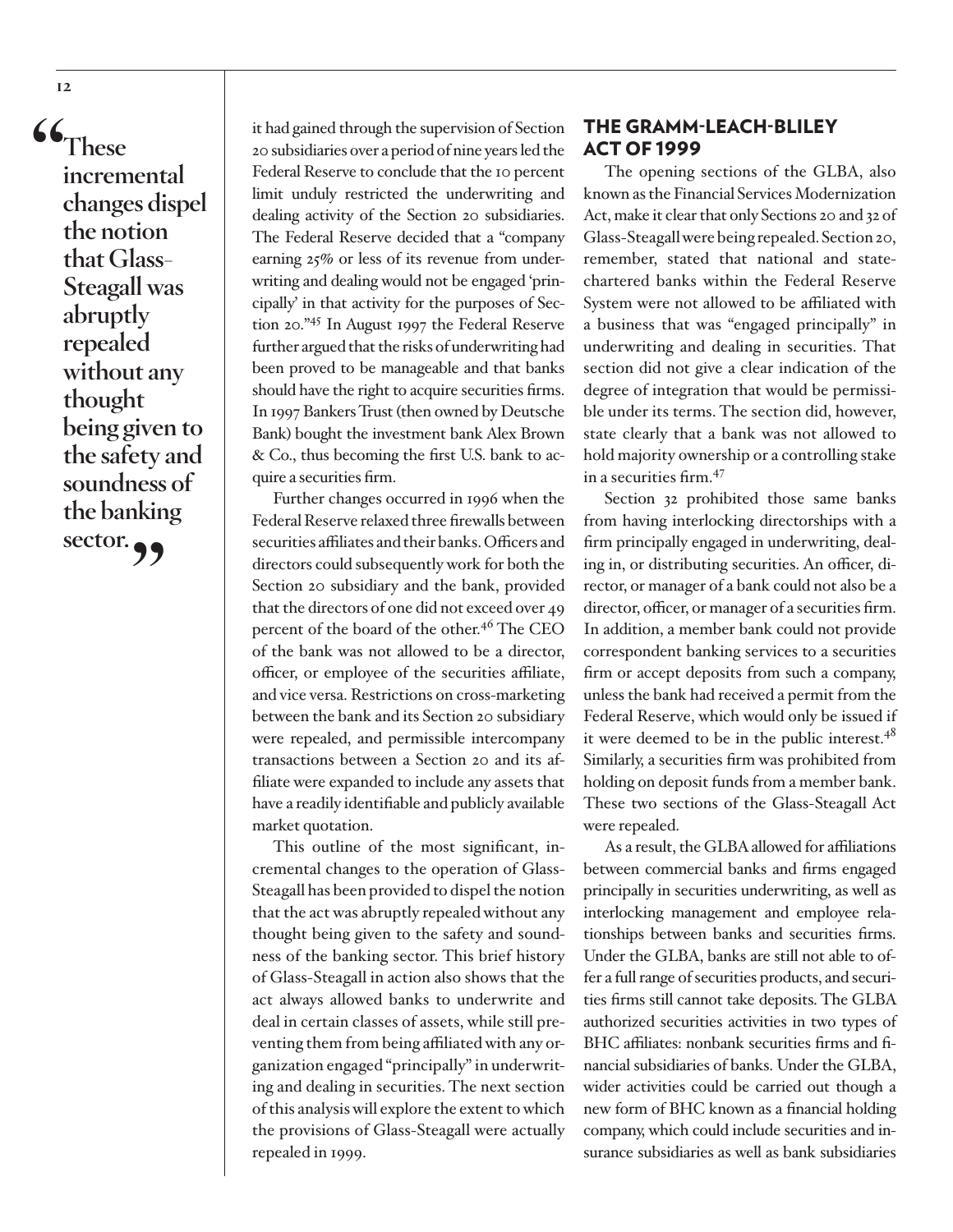and the various types of nonbanking firms that had already been permitted under the Bank Holding Company Act of 1956.49 The GLBA also authorized both national and statechartered banks to form financial subsidiaries to conduct a wide range of activities, including certain securities and insurance activities, without having to be part of a holding company structure. Nevertheless, a bank's investment in a securities subsidiary cannot be recorded as an asset on its balance sheet. Such investments are effectively written off as soon as they are made.<sup>50</sup>

Crucially, Sections 16 and 21 of Glass-Steagall were not repealed. Section 16 prohibits banks from underwriting or dealing in securities or engaging in proprietary trading activities with regard to most debt and equity securities.<sup>51</sup> Section 21 prohibits the acceptance of deposits by broker-dealers and other nonbanks. These prohibitions also apply to banks affiliated with broker-dealers through a financial holding company structure, so that while a wide range of financial services can be offered through a single affiliated financial holding company, individual subsidiaries cannot offer universal banking services.<sup>52</sup>

It is important to note, however, that the restrictions contained in Sections 16 and 21 did not and do not apply to U.S. government debt, the general obligations bonds of states and municipalities, or bonds issued by Fannie Mae and Freddie Mac. Glass-Steagall allowed banks to underwrite or deal in these securities. It also allowed banks to buy and sell whole loans; then, when securitization was developed, banks were also permitted, under Glass-Steagall, to buy and sell securities based on assets such as mortgages, which they could otherwise hold as whole loans. Banks were not allowed to underwrite or deal in MBS, but they could buy them as investments and sell them when they required cash. None of these things were relaxations introduced by the GLBA. On the contrary, they had long been part of Glass-Steagall itself.

The GLBA also left intact Sections 23A and 23B of the Federal Reserve Act, which restrict and limit the transactions between affiliates in a single financial holding company conglomerate. Section 23A limits financial and other transactions between a bank and its holding company, or any of that BHC's subsidiaries. It also specifically limits extensions, guarantees, or letters of credit from a bank to affiliates within the same holding company to 10 percent of the bank's capital and surplus for any particular affiliate, and 20 percent of the bank's capital and surplus for all affiliates in total. Any such lending to affiliates within the conglomerate has to be backed by U.S. government securities up to the value of the loan; if other types of marketable securities are used as collateral, the loan must be over-collateralized. All transactions between a bank and its subsidiaries must be on the same terms as the bank would offer to a third party. Banks cannot purchase low-quality assets from their affiliates, such as bonds with principal and interest payments past due for more than 30 days. All of these restrictions are applied by the Comptroller of the Currency to a national bank's relationship with a securities subsidiary.

Section 23B of the Federal Reserve Act, meanwhile, requires that transactions between a bank and affiliates within the same BHC, including all secured transactions, must be on market terms and conditions. This applies to (a) any sales of assets by a bank to an affiliate; (b) any payment or provision of services by a bank to an affiliate; (c) any transaction in which an affiliate acts as agent or broker for a bank; (d) any transaction by a bank with a third party if an affiliate has a financial interest in that third party; and (e) instances in which an affiliate is a participant in the transaction in question. If there are no comparable transactions for identifying market terms, a bank must use terms, including credit standards, that are at least as favorable to them as those that would be offered in good faith to nonaffiliated companies.

These restrictions, as contained in Sections 23A and 23B of the Federal Reserve Act, serve to ensure that only banks can take advantage of the deposit insurance safety net and the Federal Reserve's discount window; such financial support is not available to a bank's **"The Gramm-Leach-Bliley Act authorized both national and statechartered banks to form financial subsidiaries to conduct a wide range of activities."**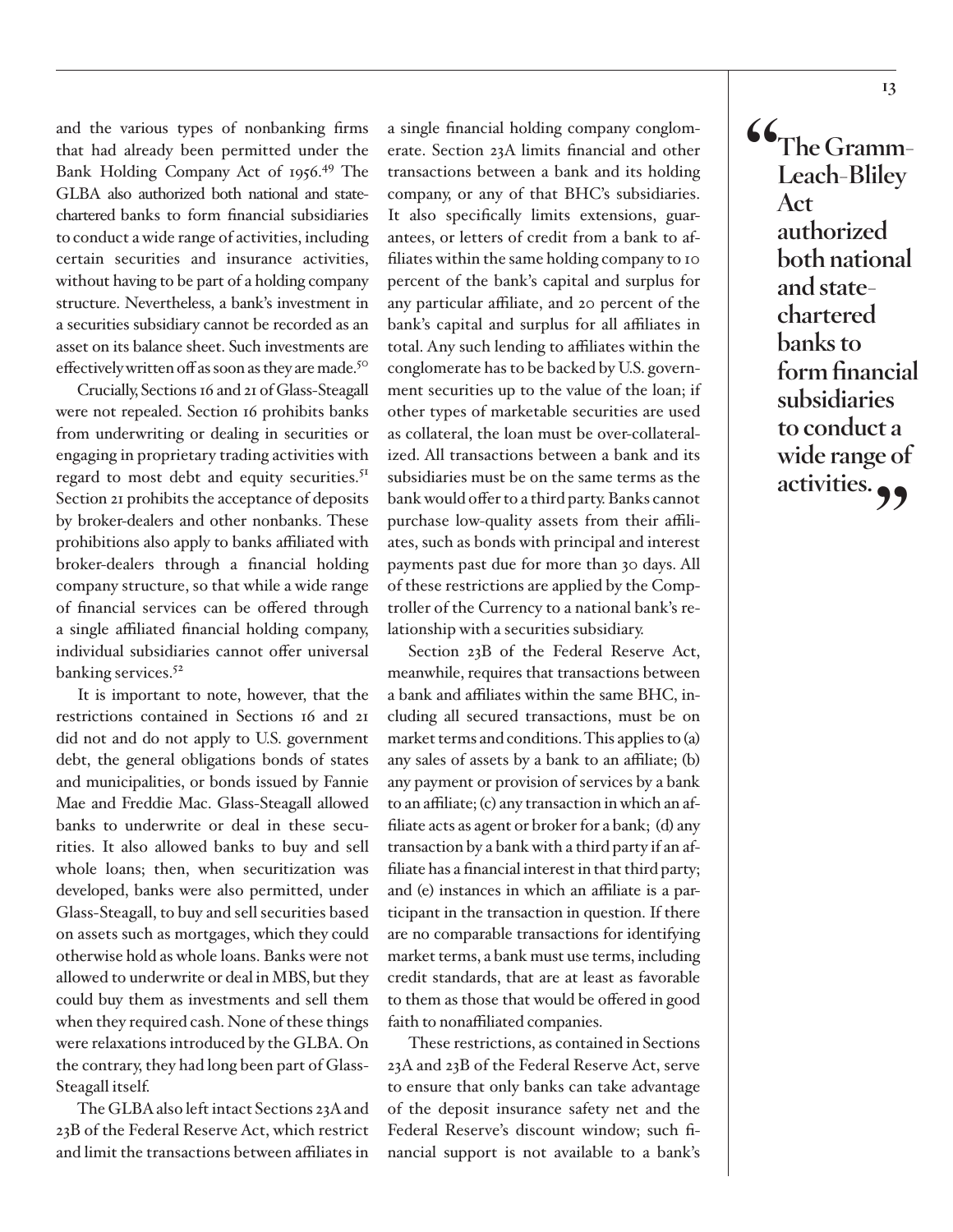**"Those who see a simple solution to our contemporary financial woes in reimposing Glass-Steagall only betray their misunderstanding of the**  legislation.<sup>99</sup>

holding company or its nonbanking affiliates.<sup>53</sup> Once again, the GLBA had no impact on these provisions.

What's more, all of the restrictions on the *kind* of securities in which banks could deal under Glass-Steagall remained in place after the GLBA. The OCC divides securities into five basic types. Banks can only underwrite, deal, or invest in Types I and II on their own account. These have to be "marketable debt obligations," which are "not predominantly speculative in nature" or else are rated investment grade. Examples include government debt obligations, various federal agency bonds, county and municipal issues, special revenue bonds, industrial revenue bonds, and certain corporate debt securities. Permissible Type II securities include obligations issued by a state or a political subdivision or agency of that state, which do not otherwise meet Type I requirements. The obligations of international and multilateral development banks and organizations are also permissible, subject to a limitation per obligor of 10 percent of the bank's capital and surplus.54 The OCC places limits on the size of bank holdings in Types III, IV, and V securities, which include corporate bonds, municipal bonds, small business–related securities of investment grade, and securities related to residential and commercial mortgages. Banks can buy or sell securities in these categories, just as they can buy and sell whole loans; however, they cannot deal in or underwrite such securities.

To summarize, then, banks could not under Glass-Steagall and cannot under the GLBA underwrite or deal in securities outside of certain carefully defined categories. Those who see a simple solution to our contemporary financial woes in repealing the GLBA and reimposing Glass-Steagall only betray their misunderstanding of both pieces of legislation.

#### THE FINANCIAL CRISIS AND THE GREAT RECESSION

If Glass-Steagall had remained in force in its entirety, would it have done anything to prevent the financial crisis and the subsequent

recession? The simple answer is that it would not. Indeed, Glass-Steagall would have been irrelevant, since an examination of the causes of the crisis shows that the fault lay entirely elsewhere.

First, the investment banks that failed were stand-alone investment banks. The collapse of two Bear Stearns hedge funds in June 2007, after months of growing instability in the subprime market, exposed serious problems at that bank.55 A few months later, after the collapse of other hedge funds, Bear Stearns stock fell sharply following Moody's downgrade of its mortgage bond holdings. In March, it was acquired by JP Morgan with the support of a \$30 billion loan from the Federal Reserve. In September of that year, Lehman Brothers collapsed, as the overvaluation of its commercial and residential mortgages, its disregard of its own risk management policies, its excessive leverage, and its accounting irregularities were exposed. This time the Federal Reserve did not ride to the rescue. Lehman Brothers' collapse was a shock to the financial system that rippled around the world, sparking a global credit crunch.<sup>56</sup> But it was not links with commercial banks that caused these investment banks to fail. On the contrary, the immediate cause of the crisis can be seen more clearly by looking at why so many commercial banks failed themselves.

The number of failures of FDIC-insured banks increased as the financial crisis went on: 25 in 2008, 140 in 2009, 157 in 2010, 92 in 2011, and 51 in 2012—a total of 465 altogether. Between January 2008 and December 2011, 75 percent of these failures (313 out of 414) were at small institutions with less than \$1 billion in assets. The Government Accountability Office's report shows that these small bank failures were largely driven by credit losses on commercial real estate loans, especially those secured on real estate to finance land development and construction.<sup>57</sup> In addition, many of the failed banks had pursued aggressive growth strategies using nontraditional, riskier funding sources, such as brokered deposits—that is, large-denomination deposits that are sold by a bank to a middleman (broker), and then sold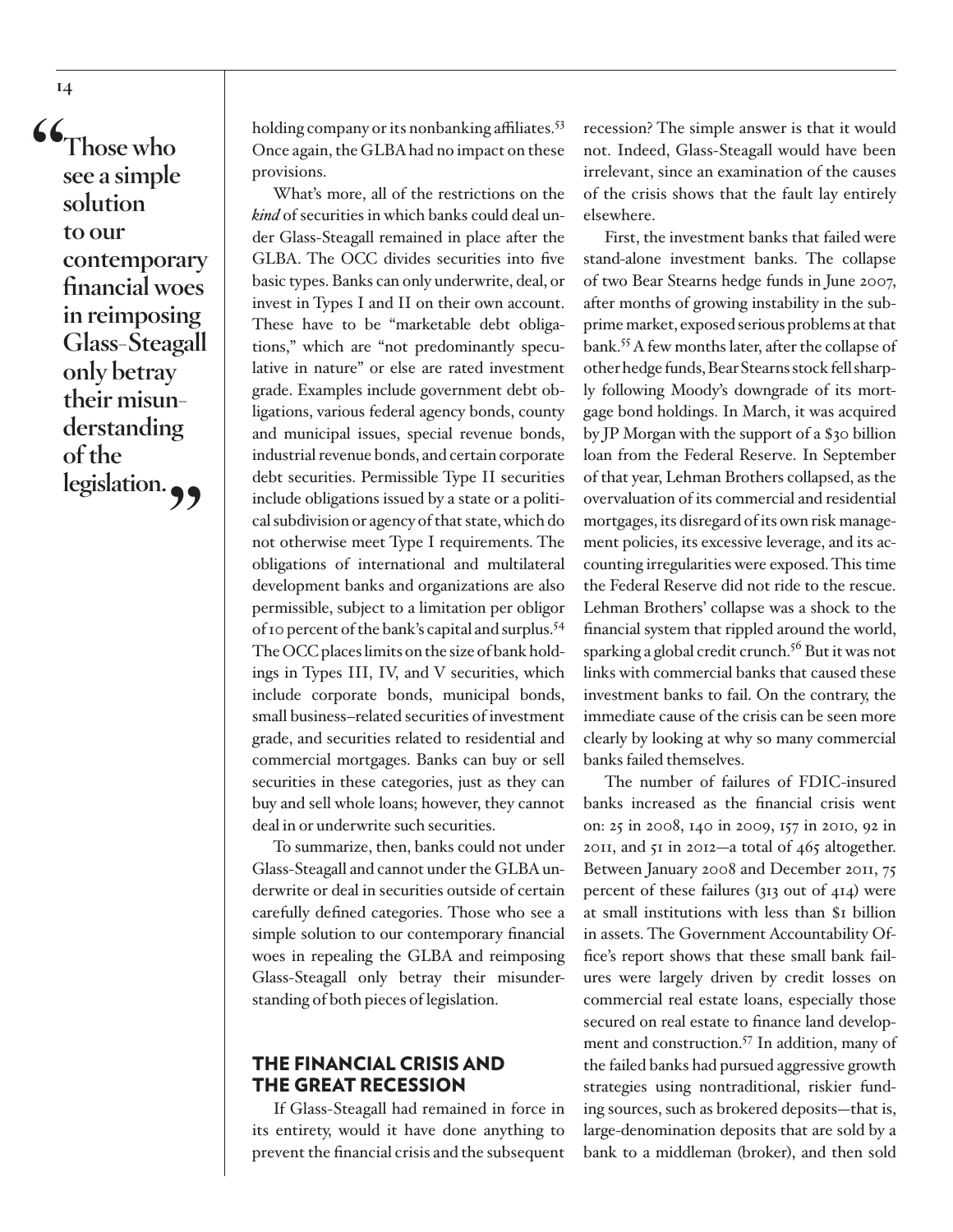on by the broker to its customers; alternatively, the broker may first gather funds from various investors and then place them in insured deposit accounts. Failed banks had also shown weak underwriting and credit administrative practices.

It is worth focusing on the two largest bank failures and examining their causes. The first was IndyMac, with assets of \$32 billion in July 2008, followed by Washington Mutual, with assets of \$307 billion in September 2008. In each case, the analysis provided by the Office of the Inspector General provides useful and relevant insights, showing that it was primarily ill-considered lending that led to these banks' failures.

IndyMac had metamorphosed from a real estate investment trust into a savings and loan association in 2000, and from the start had pursued an aggressive growth strategy. From mid-2000 to the first quarter of 2008, its assets increased from nearly \$5 billion to over \$30 billion. The bank originated or bought loans, securitized them, and sold them to other banks, thrifts, or investment banks, but held the mortgageservicing rights. The value of the business peaked at \$90 billion in 2006. IndyMac concentrated on adjustable rate mortgages (ARMs), including ones in which the minimum payment did not cover the monthly interest payment; 75 percent of IndyMac's borrowers were only making the minimum payment. IndyMac also specialized in Alt-A loans, which only required the minimum documentation verifying the borrower's income—and sometimes not even that. These loans were very profitable for the company. With only 33 retail branches, IndyMac lacked deposits, and depended for its funding on secured loans from governmentsponsored Federal Home Loan Banks (which provided 34 percent of the bank's funding), as well as borrowing from the Federal Reserve and a German bank. IndyMac's loan reserves were inadequate, as was soon revealed. Crucially, IndyMac did not engage in any investment bank activity, and all of its activities would have been allowed under the original Glass-Steagall Act. Its failure was entirely due to poor business strategy.

#### As the Office of the Inspector General put it:

IndyMac's aggressive growth strategy, use of Alt-A and other non-traditional loan products, insufficient underwriting, credit concentrations in residential real estate in the California and Florida market, and heavy reliance on costly funds borrowed from the Federal Home Loan Bank (FHLB) and from brokered deposits, led to its demise when the mortgage market declined in 2007. . . . Ultimately, loans were made to many borrowers who simply could not afford to make their payments. . . .

When home prices declined in the latter half of 2007 and the secondary market collapsed, IndyMac was forced to hold \$10.7bn of loans it could not sell on the secondary market. Its liquidity position was made worse by the withdrawal of \$1.55bn in deposits. . . . [T]he underlying cause of the failure was the unsafe and unsound manner in which the thrift was operated.<sup>58</sup>

The examination of the federal regulatory oversight of Washington Mutual (WaMu) tells a similar story. In his summary of the causes of WaMu's failure, the inspector general blamed a "high risk lending strategy coupled with liberal underwriting standards and inadequate risk controls."59 In 2005 WaMu had turned to riskier, nontraditional loans and subprime loans, defining the latter as those where the borrower had FICO scores of less than 620. In 2006 WaMu estimated that its internal profit margin on "option ARMs"—adjustable rate mortgages that let borrowers choose their level of payment (principal and interest, interest only, or a lower, minimum payment) on a rolling basis—was more than eight times that for a government-backed loan, and nearly six times that of normal, fixed-rate 30-year loans. WaMu believed these riskier loan vehicles would enable it to compete with Countrywide Financial Corporation, then one of the largest mortgage lenders in the United States.

**"IndyMac did not engage in any investment bank activity, and all of its activities would have been allowed under the original Glass-Steagall**  Act. **99**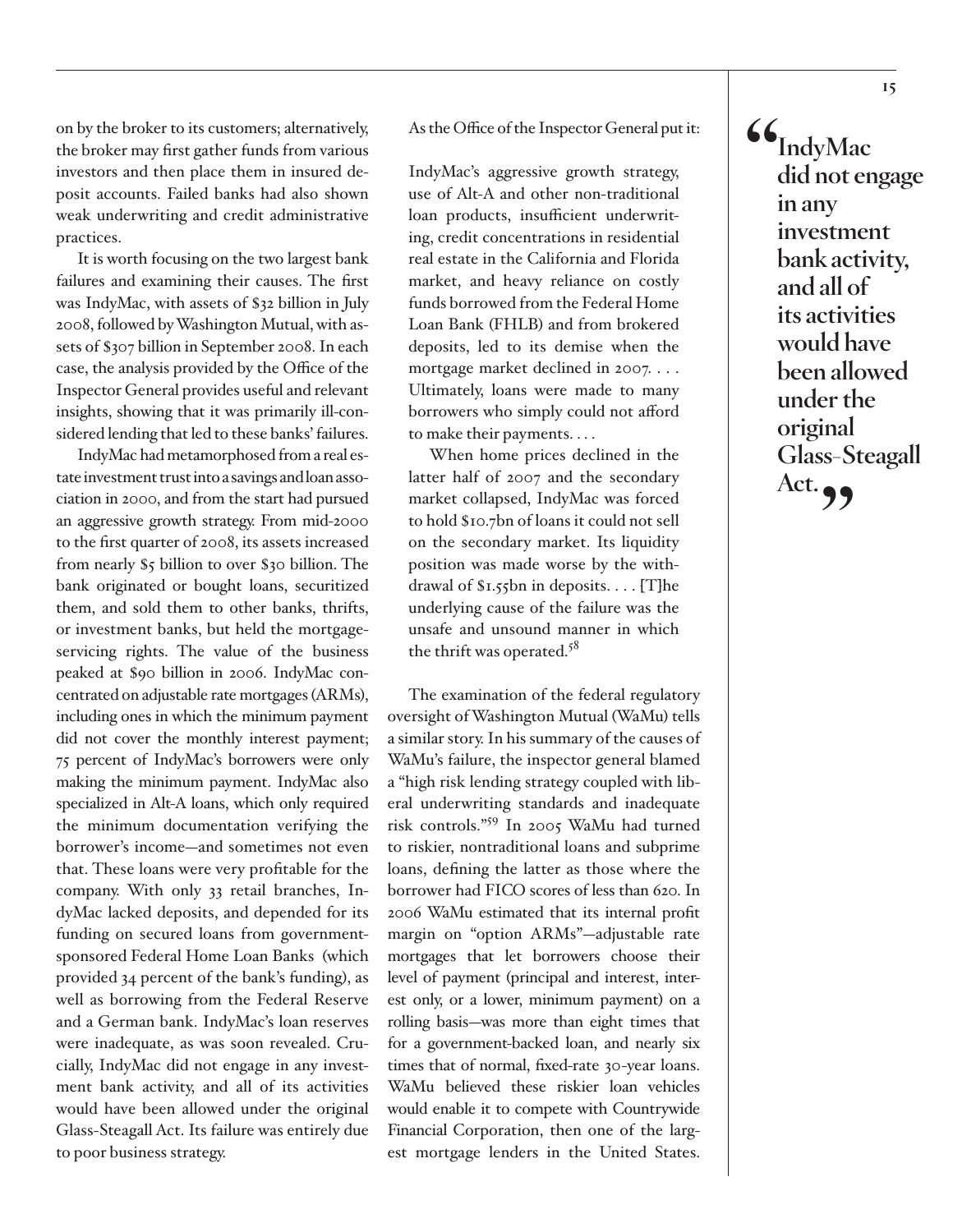**"It was subprime mortgages, not the alleged deregulation brought about by Glass-Steagall's partial repeal, that lay at the heart of the financial crisis."**

Risky loans of this sort accounted for as much as half of WaMu's loan originations between 2003 and 2007, and almost half (\$59 billion) of the home loans on its balance sheet by the end of 2007. At that time, 84 percent of the total value of option ARMs were negatively amortizing.<sup>60</sup> In other words, the outstanding balance of those loans was rising, since borrowers were making minimum payments that did not even cover the interest charged. In addition, about 90 percent of all WaMu's home equity loans, 73 percent of its option ARMs, and 50 percent of its subprime loans were "stated income" loans—that is, WaMu did not require such borrowers to have private mortgage insurance despite high loan-to-value ratios. Like IndyMac, WaMu's residential lending was concentrated in California and Florida, states that were hit by above-average home value depreciation. WaMu's earnings began to fall in 2007, with losses reaching \$3.2 billion in the second quarter of 2008. In the days after Lehman Brothers collapsed, the bank experienced net deposit outflows of \$16.7 billion.

In summing up the reasons for WaMu's failure, the Inspector General stated that

WaMu failed because its management pursued a high-risk business strategy without adequately underwriting its loans or controlling its risks. WaMu's high-risk strategy, combined with the housing and mortgage market collapse in mid-2007, left WaMu with loan losses, borrowing capacity limitations, and a falling stock price.<sup>61</sup>

As a result, "WaMu was unable to raise capital to counter significant depositor withdrawals." The bank was closed on September 25, 2008; the FDIC subsequently sold it to JP Morgan Chase for \$1.89 billion.

These analyses of the failures of commercial banks make it clear that they were due to risky bank lending and the abandonment of essential underwriting criteria. The collapse of these banks, in other words, had nothing to do with the repeal of Glass-Steagall. Whether under

that act, or under the GLBA, banks were allowed both to sell on their loans and to securitize them. In neither case could they underwrite or deal in securities, apart from various government-issued or government-backed securities, including those of Fannie Mae and Freddie Mac. It is precisely for this reason that the complaints brought against leading banks by both the Department of Justice and the Federal Housing Finance Agency do not accuse the banks of dabbling in securities. Instead, the complaints all refer to mortgage lending, the extent of subprime lending, and the MBS sold to Fannie Mae and Freddie Mac—which were frequently based on subprime loans.<sup>62</sup> Furthermore, the rapid growth in subprime lending from 1995 onward was entirely the result of political commitments to "affordable housing," and the implementation of related policies by the Department of Housing and Urban Development.<sup>63</sup> This resulted in at least 28 million subprime or weak mortgages in the financial system by 2008—over half of all outstanding mortgages. It was these mortgages, and not the alleged deregulation brought about by Glass-Steagall's partial repeal, that lay at the heart of the financial crisis.

#### THE VOLCKER RULE— PREVENTING THE NEXT CRISIS?

Whatever the real causes of the financial crisis, the goal of separating investment banking from commercial banking shot up the political agenda in its aftermath. In a 2010 speech on financial reform, for example, President Obama took up an idea promoted by former Federal Reserve chairman Paul Volcker, who was at that time chairman of the President's Economic Recovery Advisory Board. Obama said:

I'm proposing a simple and commonsense reform, which we're calling the Volcker Rule. Banks will no longer be allowed to own, invest, or sponsor hedge funds, private equity funds, or proprietary trading operations for their own profit, unrelated to serving their customers. . . . These firms should not be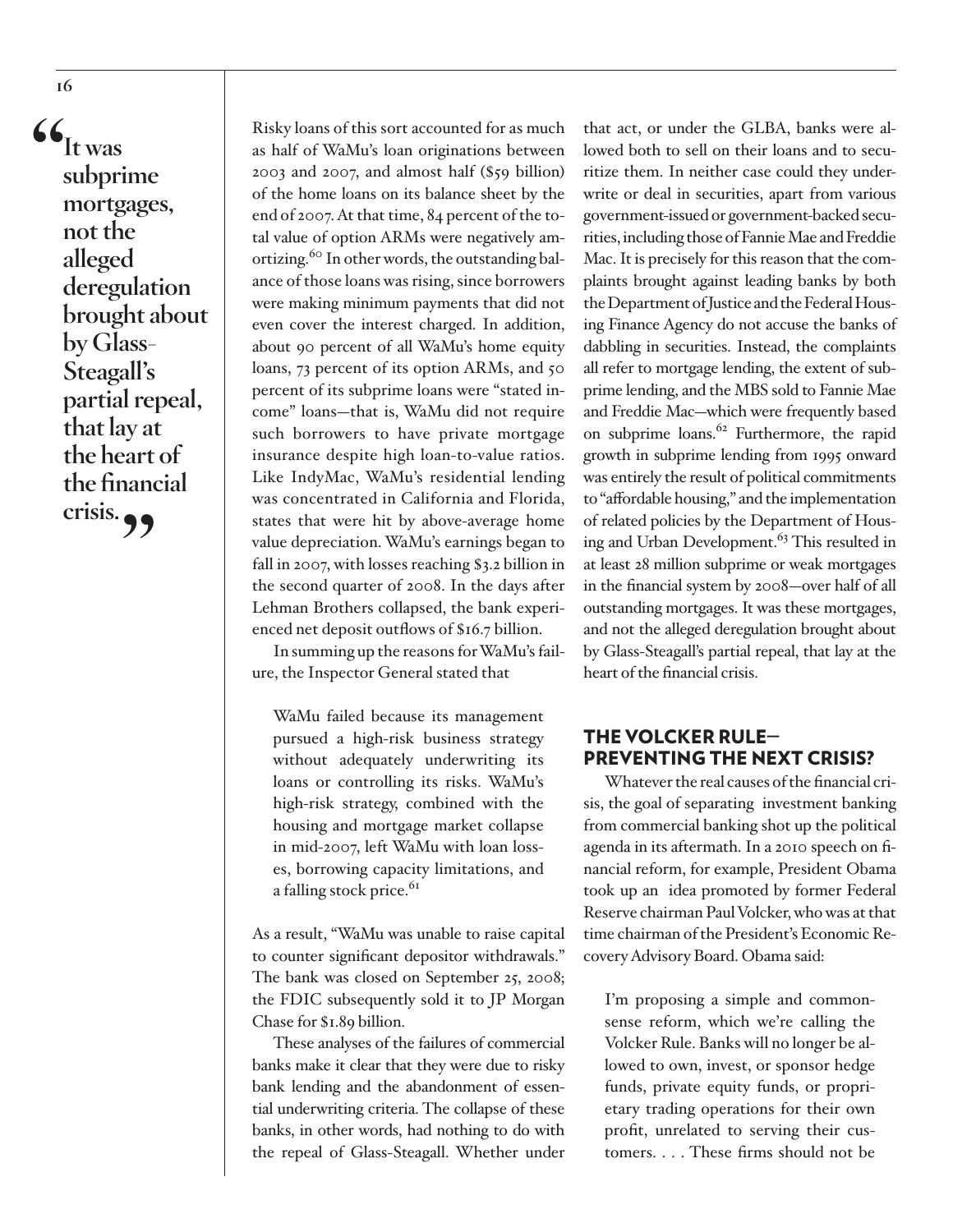allowed to run these hedge funds and private equities funds while running a bank backed by the American people.<sup>64</sup>

The initial statement of this "Volker Rule" seemed straightforward enough: "Unless otherwise provided in this Section, a banking entity shall not (A) engage in proprietary trading; or (B) acquire or retain any equity, partnership, or other ownership interest in, or sponsor a hedge fund or a private equity fund."65 However, complexities began to emerge once the key elements were introduced in, for example, OCC Bulletin 2014-9. According to this document, the final regulations would:

- Prohibit banks from engaging in shortterm proprietary trading of certain securities, derivatives commodity futures, and options on these instruments for their own accounts;
- Impose limits on banks' investments in, and other relationships with, hedge funds and private equity funds;
- Provide exemptions for certain activities, including market-making–related activities, underwriting, risk-mitigating hedging, trading in government obligations, insurance company activities, and organizing and offering hedge funds and private equity funds;
- Clarify that certain activities are not prohibited, including acting as agent, broker, or custodian;
- Scale compliance requirements based on the size of the bank and the scope of the activities. Larger banks are required to establish detailed compliance programs, and their chief executive officers must attest to the OCC that the bank's programs are reasonably designed to achieve compliance with the final regulations. Smaller banks engaged in modest activities are subject to a simplified compliance program.

Taking just one of these activities—marketmaking—as an example serves to demonstrate the difficulties involved in applying the rules. Market making occurs when a firm stands ready throughout a trading day to buy or sell a given security at a quoted price. In order to do this, the firm in question must hold a certain number of shares in that security, so as to facilitate trading. Market-making is, as a result, essential to the maintenance of liquid financial markets.

Banks are only allowed to engage in marketmaking under the Volcker Rule if the relevant trading desk is usually ready to buy and sell one or more financial instruments on its own account, in commercially reasonable amounts, and throughout market cycles. The amount, type, and risks of the financial instruments in the trading desk's market-maker inventory must be designed not to exceed the reasonably expected near-term demands of clients, customers, or counterparties based on:

- The liquidity, maturity, and depth of the market for the relevant types of financial instruments, and
- Demonstrable analysis of historic customer demand, current inventory of financial instruments, and market and other factors regarding the amount, types, and risks of or associated with the financial instruments in which the trading desk makes a market, including through block trades.<sup>66</sup>

It gets more complicated: various transactions may be booked in different legal entities by a single trading desk, provided that the transactions are all traded and managed by a single group. The Volcker Rule is aimed at the lowest level in the organization—that is, each unit that handles trading. Market makers must show a willingness to trade on both sides of the market, taking into account other dealers and customers. How this willingness is shown depends on the characteristics of the market for the security, or an identified group or groups of financial instruments for which the firm tracks profits and losses.

According to "Attachment B," the long explanatory commentary that accompanied the **"Complexities began to emerge once the key elements of the Volcker Rule were**  introduced.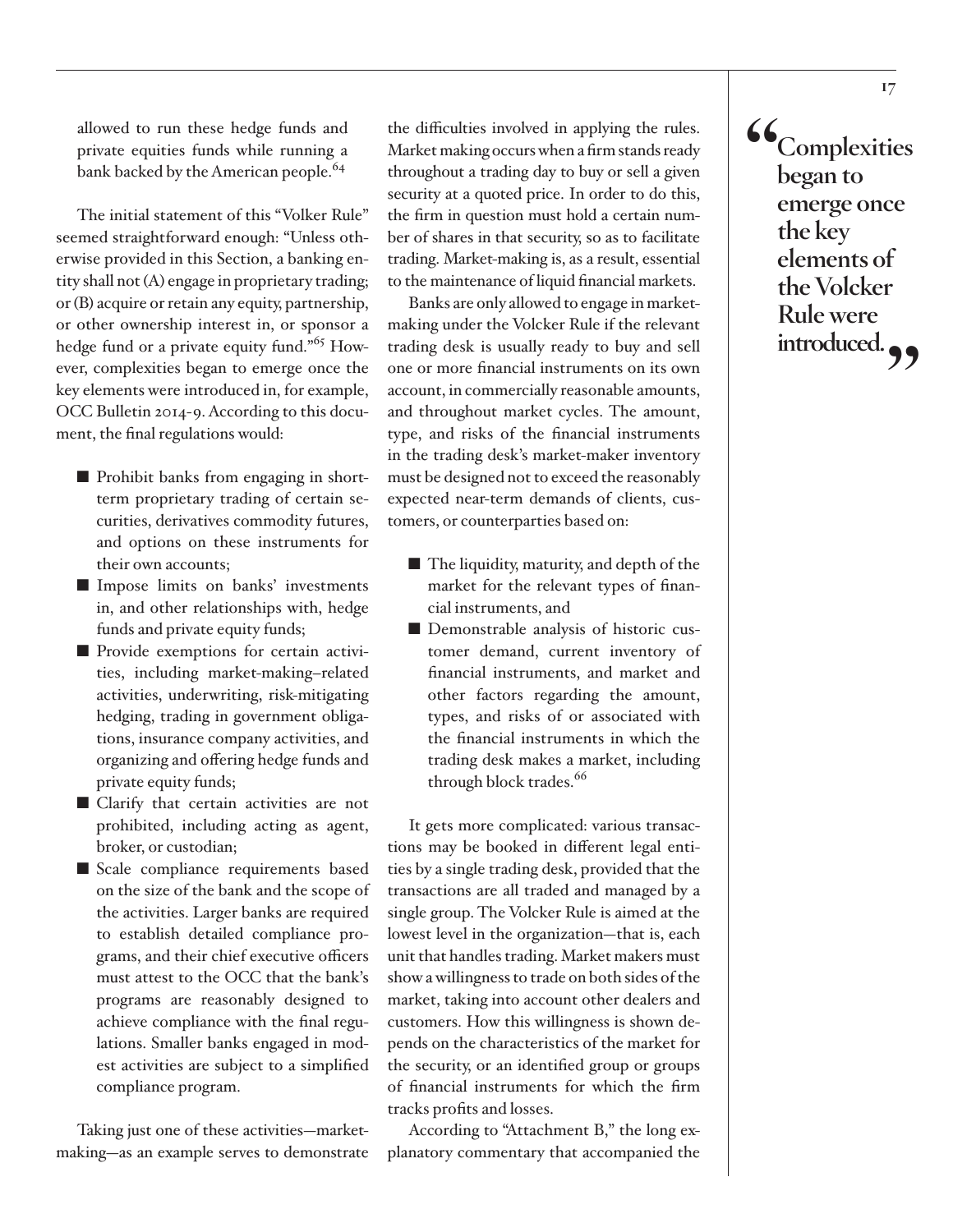**"The Volcker Rule can be seen as a kind of reinstatement of Glass-Steagall, but it is an unneces**sary one.<sup>99</sup>

publication of the final rule, the relevant agencies accept that allowing a trading desk to engage in customer-related interdealer trading is appropriate because it can help a trading desk to manage its inventory and risk levels in such a way that clients, customers, and counterparties have access to a larger pool of liquidity.<sup>67</sup>

This example, just one among many, makes it obvious that banks will have difficulty deciding whether any trades are compliant or not. To assist the banks, the OCC and other agencies published a series of "examination procedures" setting out how examiners would assess banks' progress in developing a framework to comply with the Volcker Rule. This was followed by a series of FAQs defining terms such as "trading desk" and explaining the "treatment of mortgage backed securities issuers sponsored by government sponsored enterprises." In its first regulatory brief for clients, financial consultancy PricewaterhouseCoopers pointed out that the concept of reasonably expected near-term demand (RENTD) is "fundamental to the Volcker Rule as it is the essential evidence needed to show that a market making desk's positions are tied to customer activity, rather than being proprietary trading." However, they continued, "capturing and analyzing the data required to calculate RENTD has become an enterprise-wide conundrum."68

Now, set that in a regulatory context in which the relevant agency only needs to have a "reasonable belief" that a bank is evading the Volcker Rule in order to bring a regulatory enforcement response—something that can "provide for a wide spectrum of interpretation when a Regulatory Agency is scrutinizing an investment or activity."69 Intent is not a factor because the "offending investment or activity only needs to function like an evasion or otherwise violate the Volcker Rule."70 It is not just the complexity of this rule and its attendant definitions that make it unworkable; the costs to banks of conforming to such intricate regulation, and of fighting off antievasion accusations, are also highly problematic. Put simply, the Volcker Rule is likely to be a field day for lawyers.

Yet Volcker apparently does not see any problem in distinguishing between proprietary trading and trading for customers. In an interview with *Reuters Business*, Volcker said:

Bankers know when they are doing proprietary trading, I assure you. . . . [I]f they don't know, they shouldn't be in the business. . . . If there are big unhedged positions constantly, then it's proprietary trading. . . . Regulators should start asking questions if a bank has taken on big positions in certain markets or is holding assets for a lengthy period of time. The key questions are, Why did they buy it and why are they holding on to it for that long?<sup>71</sup>

It is fair to say that no one else sees it in quite such simple terms. The final Volcker Rule, as published in the *Federal Register* on January 31, 2014, ran to 541 pages.<sup>72</sup> The rule was accompanied by an appendix providing a further, long explanatory commentary. In addition, regulatory agencies issued hundreds of pages of supplemental guidance.

The Volcker Rule can be seen as a kind of reinstatement of Glass-Steagall, but it is an unnecessary one for two reasons. First, and as noted above, the GLBA already prevents commercial banks from underwriting and dealing in most securities—subject to a few exceptions, such as U.S. government securities. The Volcker Rule is in some ways more restrictive, since it prohibits banks from trading *anything* except treasuries and agencies on their own account. That rules out foreign government bonds, as well as state and local bonds. The market for those securities will likely become less liquid as a result. Nevertheless, the Volcker Rule still allows commercial banks to hedge, underwrite, and make markets so long as it is not for their own account. Second, the Volcker Rule also appears to allow BHCs and their nonbank affiliates to trade *only* for their customers, for the purpose of market-making, or for their own hedging transactions. This limitation is despite the fact that only commercial banks have ac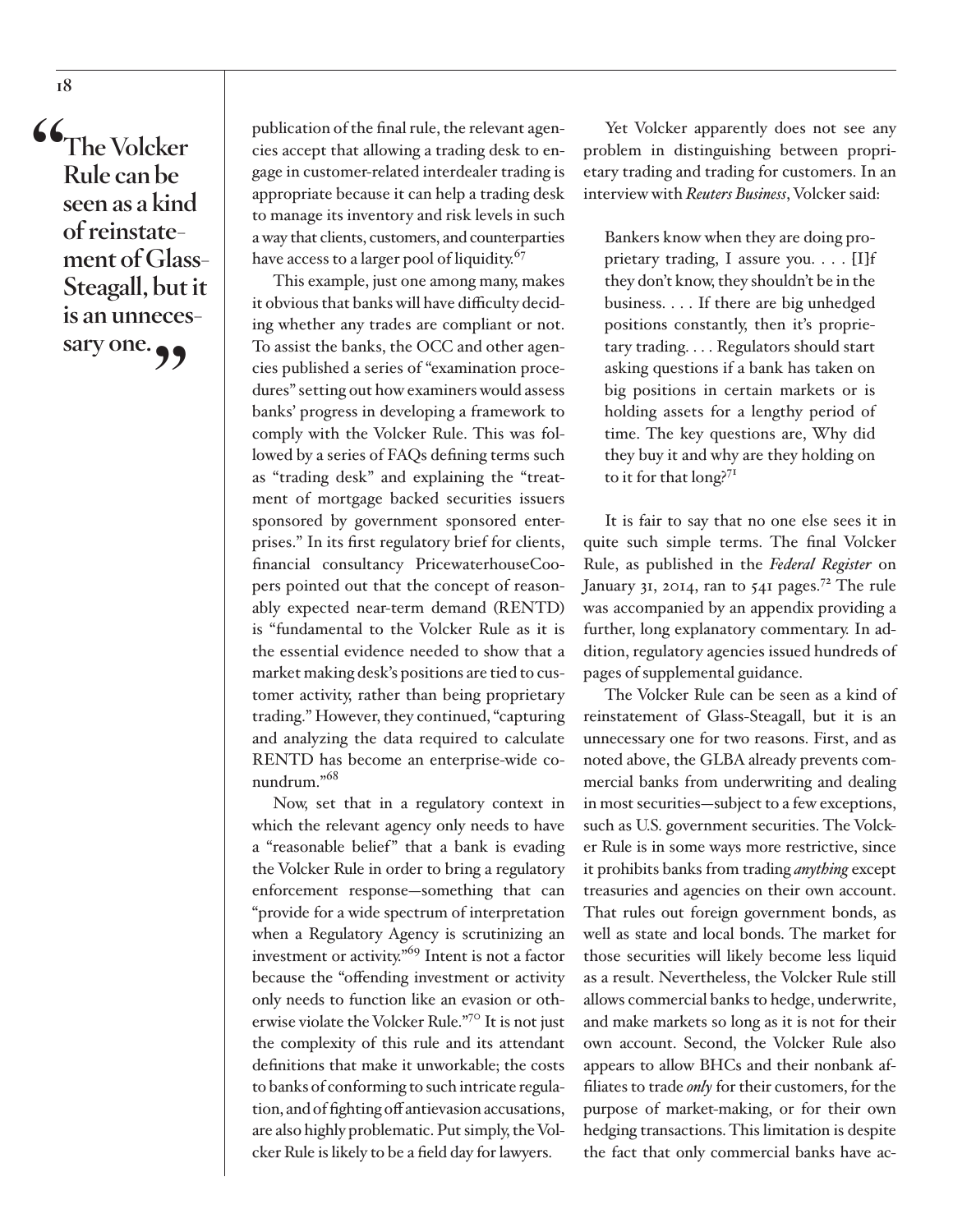cess to either federally insured deposits or the Federal Reserve's discount window.

Ultimately, the Volcker Rule is both irrelevant and highly likely to prove unworkable in practice.

#### **CONCLUSION**

The tragedy is that so much time and effort has been spent missing the point. More recent analyses of the causes of the Great Depression and the effect of the 1929 stock market crash suggest that bank failures then were due to the fragile nature of the banking system at the time (itself a product of regulations prohibiting branch banking), the persistence of regional crop failures, the decline in real estate values, and a general economic depression that was badly handled by policymakers (chief among them the Federal Reserve, which let the U.S. money supply collapse by a third).<sup>73</sup> Glass-Steagall could not have prevented the Depression had it been in force earlier, and it did little to address its fundamental causes subsequently.

The effect of Glass-Steagall's 1999 "repeal" has also been exaggerated. First, the restrictions contained in Glass-Steagall were always subject to some exceptions; second, those exceptions had already been enlarged by regulatory and judicial decisions over the course of several decades, well before the GLBA was passed; and third, the GLBA only repealed some elements of Glass-Steagall. The general prohibition on banks underwriting or dealing in securities remained intact.

In any case, the 2008 financial crisis had precious little to do with Glass-Steagall, one way or the other. It was caused primarily by bad lending policies, which in turn led to the growth of the subprime market to an extent that neither the lawmakers nor regulatory authorities recognized at the time. The commercial banks and parent holding companies that failed—or had to be sold to other viable financial institutions—did so because underwriting standards were abandoned. Yes, these banks acquired and held large amounts of mortgagebacked securities, which pooled subprime

and other poor quality loans. But even under Glass-Steagall, banks were allowed to buy and sell MBS because these were simply regarded as loans in a securitized form.

Yet by focusing the public's anger on "greed," "overpaid bankers," and so-called "casino banking," politicians have been able to divert attention from the ultimate cause of the financial crisis, namely their belief that affordable housing can be provided by encouraging or even obliging—banks to advance mortgages to homebuyers with low to very low incomes and requiring government-sponsored enterprises to purchase an ever-increasing proportion of such loans from lenders. If politicians continue to believe that affordable housing can only be provided in that way and act accordingly, no one need look any further for the causes of the next financial crisis.

#### **NOTES**

1. Barack Obama, "Renewing the American Economy," speech given at Cooper Union (March 27, 2008).

2. Elizabeth Warren's statement in presenting S.1709 on July 7, 2015. The bill takes account of market changes by limiting the business of national banks to receiving deposits, advancing personal loans, discounting and negotiating evidences of debt, engaging in coin and bullion exchange, and investing in securities. No investment is allowed in structured or synthetic products—that is, financial instruments in which the return is calculated on the value of, or by reference to, the performance of a security, commodity, swap, or other asset, or an entity, or any index or basket composed of such items.

3. Zach Carter, "Elizabeth Warren Has Basically Had It with Paul Krugman's Big Bank Nonsense," *Huffington Post*, April 13, 2016, http://www.huffingtonpost.com/entry/elizabeth-warren-big-banks\_ us\_570ea9d6e4b03d8b7b9f52aa.

4. Robert Kuttner, "Alarming Parallels between 1929 and 2007," testimony before the House **"The 2008 financial crisis had precious little to do with Glass-Steagall, one way or the**  other.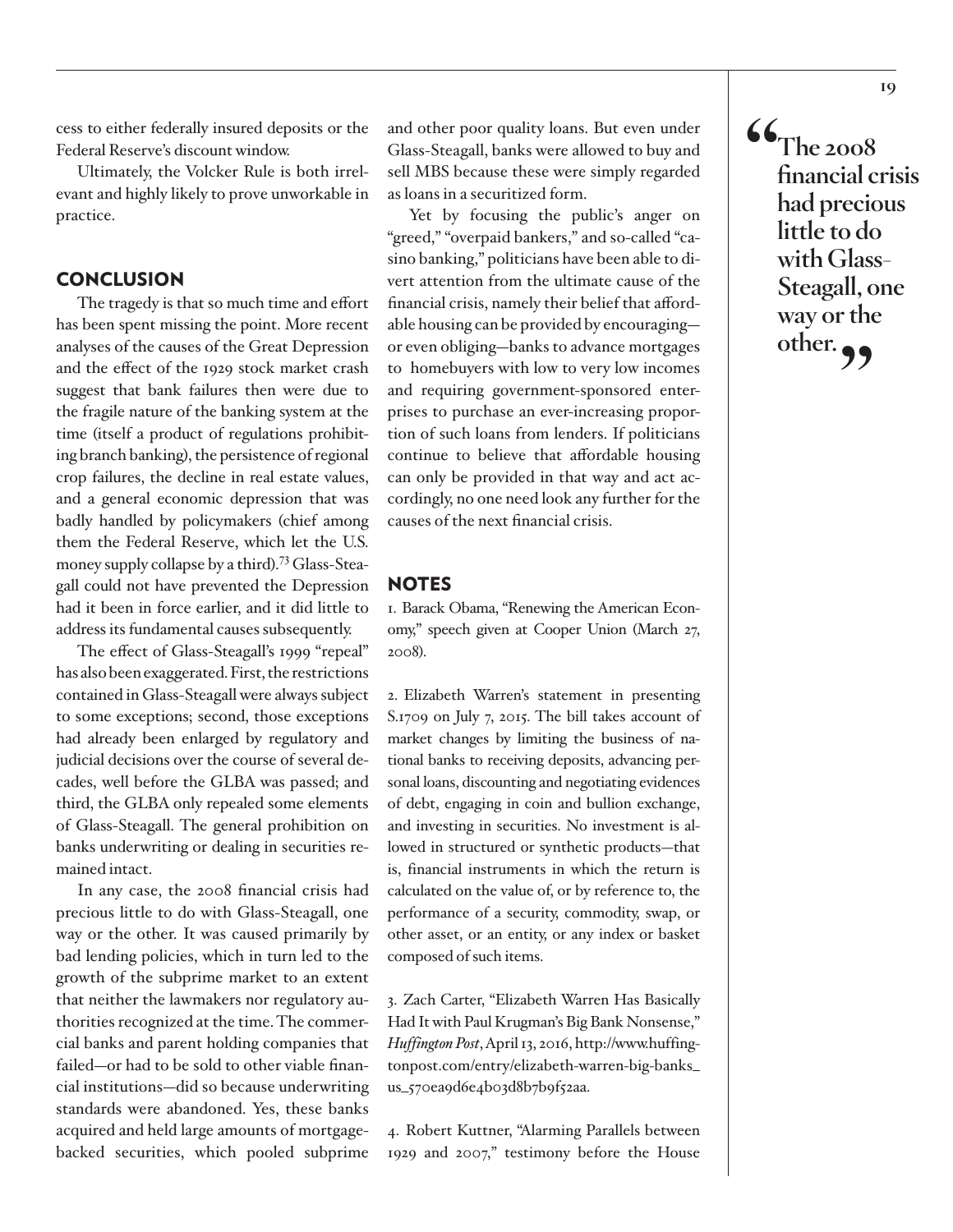Financial Services Committee, October 2, 2007.

5. Joseph E. Stiglitz, "Capital Fools," *Vanity Fair,* January 2009, http://www.vanityfair.com/ news/2009/01/stiglitz200901.

6. Andrew Ross Sorkin, "Reinstating an Old Rule Is Not a Cure for Crisis," Dealbook, *New York Times*, May 21, 2012, http://dealbook.nytimes. com/2012/05/21/reinstating-an-old-rule-is-not-acure-for-crisis.

7. Carter Glass, "Operation of the National and Federal Reserve Banking Systems," Report to accompany S.1631, May 15, 1933, https://fraser.stlouis fed.org/scribd/?title\_id=993&filepath=/docs/historical/congressional/1933\_bankingact\_senrep77.pdf.

8. Minutes of Special Meeting of the Federal Advisory Council, Washington, March 28–29, 1932, p. 4, https://fraser.stlouisfed.org/docs/historical/ nara/fac\_minutes/fac\_19320328.pdf.

9. Ibid., p. 9.

10. "Tenth Annual Report of the Federal Reserve Board" (Washington: Government Printing Office, 1942), p. 34.

11. See, for example, Milton Friedman and Anna J. Schwartz, *A Monetary History of the United States, 1867–1960* (Princeton, NJ: Princeton University Press, 1963); Lloyd W. Mints, *A History of Banking Theory in Great Britain and the United States* (Chicago: University of Chicago Press, 1945); and Ben S. Bernanke, "Money, Gold, and the Great Depression," H. Parker Willis Lecture in Economic Policy, Washington and Lee University, Lexington, VA, March 2, 2004.

12. Eugene N. White, "Before the Glass-Steagall Act: An Analysis of the Investment Banking Activities of National Banks," *Explorations in Economic History* 23, no. 1 (1986): 40ff.

13. See Charles W. Calomiris, *U.S. Bank Deregulation in Historical Perspective* (New York: Cambridge University Press, 2000), p. 57; and *Federal Reserve*  *Bulletin* 25, no. 9 (September 1939): 730.

14. See, for example, Gary Richardson and William Troost, "Monetary Intervention Mitigated Banking Panics during the Great Depression: Quasi-Experimental Evidence from the Federal Reserve District Border, 1929 to 1933." *Journal of Political Economy* 117, no. 6 (December 2009): 1031–73.

15. Eugene N. White, "Before the Glass-Steagall Act: An Analysis of the Investment Banking Activities of National Banks," *Explorations in Economic History* 23, no. 1 (1986): 51.

16. Ibid., p. 35.

17. See David L. Mengle, "The Case for Interstate Branch Banking," Federal Reserve Bank of Richmond *Economic Review* (November/December 1990). The author relies on figures from U.S. Department of the Treasury, *Geographical Restrictions on Commercial Banking in the United States* (Washington: Government Printing Office, 1981); as well as *Banking Expansion Reporter*, August 6, 1990.

18. Charles W. Calomiris and Stephen H. Haber, "Interest Groups and the Glass-Steagall Act," *CESifo DICE Report* 11, no. 4 (Winter 2013): 16.

19. R. Alton Gilbert, "Requiem for Regulation Q: What It Did and Why It Passed Away," *Federal Re*serve Bank of St. Louis Review (February 1986): 34.

20. The OCC's Regulation 9 applies to national banks and allows them to open and operate trust departments in-house, to function as fiduciaries, and to manage and administer investment-related activities, such as registering stocks, bonds, and other securities.

21. *Investment Co. Inst. v. Camp*, 401 U.S. 617, 626– 27 (1971).

22. Ibid., p. 682.

23. See ibid., p. 631.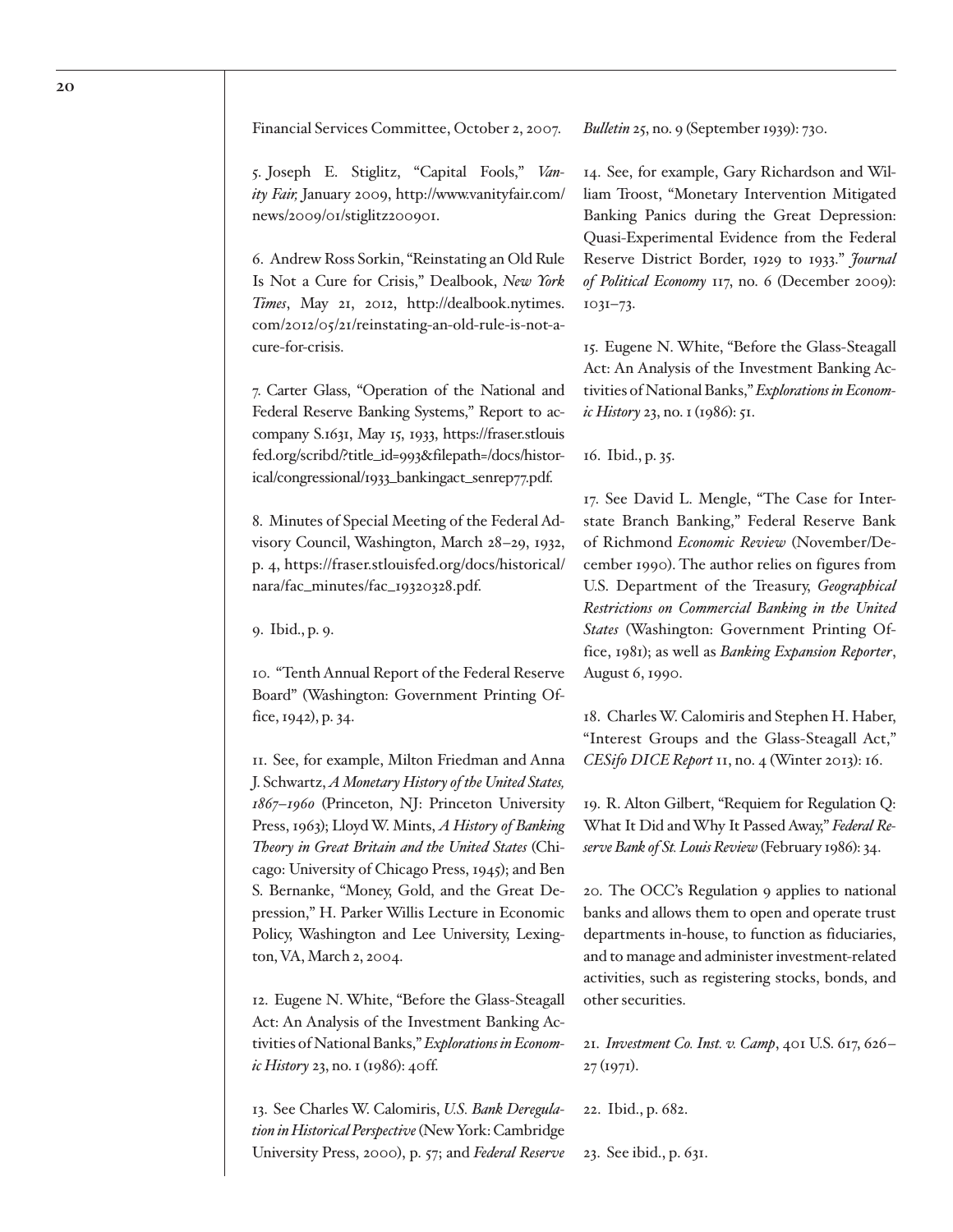24. *Securities Activities of Commercial Banks: Hearings before the Subcommittee on Securities of the Senate Committee on Banking, Housing, and Urban Affairs*, 94th Cong. 193 (1975).

25. The Federal Reserve Board's Regulation Y applies to the corporate practices of BHCs and, to a certain extent, state-member banks. The regulation sets out the transactions for which a BHC must seek the Federal Reserve's approval.

26. Bank Holding Companies and Change in Bank Control (Regulation Y), 12 C.F.R. 225 (1977).

27. Office of the Comptroller of Currency (OCC) Interpretive Letter no. 494, December 20, 1989 (reprinted in 1989–1990 Transfer Binder).

28. OCC Interpretive Letter No. 684, August 4, 1995 (reprinted in 1995–1996 Transfer Binder).

29. "Matched Swaps Letter," OCC No-Objection Letter No. 87-5, July 20, 1987 (reprinted in (1988– 1989 Transfer Binder).

30. OCC No-Objection Letter No. 90-1, February 16, 1990 (reprinted in 1989–1990 Transfer Binder).

31. OCC Interpretive Letter No. 652, September 13, 1994 (reprinted in 1994 Transfer Binder).

32. OCC Interpretive Letter No. 652, September 13, 1994 (reprinted in 1994 Transfer Binder), n. 124.

33. It should be noted that although the OCC's various letters placed little emphasis on the complex risks involved in derivatives, those risks were spelled out more fully in the *1997 Derivatives Handbook*. This document was for the use of the OCC's own bank examiners and alerted them to the variety and complexity of risks associated with derivative transactions.

34. OCC Interpretive Letter No. 380, December 29, 1986 (reprinted in 1988–1989 Transfer Binder).

35. OCC Interpretive Letter No. 577, April 6, 1992 (reprinted in 1991–1992 Transfer Binder).

36. OCC Interpretive Letter No. 386, June 19, 1987 (reprinted in 1988–1989 Transfer Binder).

37. *Investment Company Institute v. Clarke*, 630 F. Supp 593 (D. Conn. 1986).

38. *Federal Reserve Bulletin* 73, no. 2 (February 1987): 148, fn. 43.

39. OCC Interpretive Letter no. 380, December 29, 1986 (reprinted in 1988–1989 Transfer Binder).

40. "Eligibility of Securities for Purchase, Dealing in Underwriting and Holding by National Banks: Rulings Issued by the Comptroller," 47 *Federal Register* 18323 (April 29, 1982).

41. *Federal Reserve Bulletin* 64, no. 3 (March 1978): 222 (reference to the Federal Reserve's proposed rulemaking, as published in 43 *Federal Register* 5382 [February 8, 1978]).

42. *Securities Industry Association v. Board of Governors*, 839 F.2d 51 (2nd Cir. 1988), citing *Federal Reserve Bulletin* 73, no. 6: 485–86 (June 1987).

43. 61 *Federal Register* 68750 (December 30, 1996).

44. Ibid., pp. 68750–755.

45. "Revenue Limit on Bank-Ineligible Activities of Subsidiaries of Bank Holding Companies Engaged in Underwriting and Dealing in Securities," Federal Reserve System Docket no. R-0841.

46. Ibid.

47. Section 20 reads as follows: "No member bank shall be affiliated in any manner . . . with any corporation, association, business, trust or similar organization engaged principally in the issue, flotation, underwriting, public sale or distribution at wholesale or at retail or through syndicate participation in stocks, bonds or debentures, notes or other securities."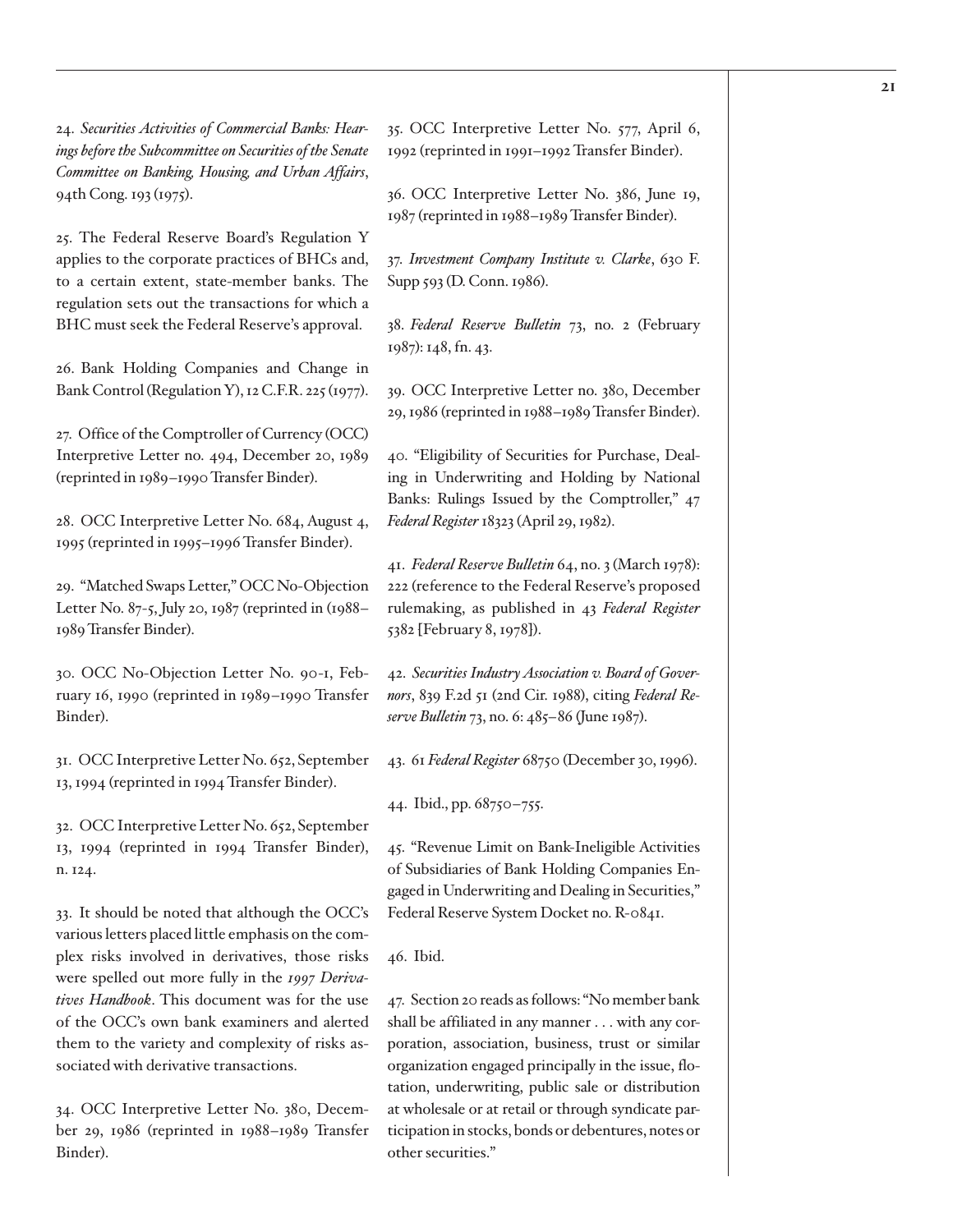48. Section 32 states that "no officer or director of any member bank shall be an officer, director or manager of any corporation, partnership, or unincorporated association engaged primarily in the business of purchasing, selling or negotiating securities and no member bank shall perform the functions of a correspondent bank on behalf of any such individual, partnership, corporation or unincorporated association and no such individual, partnership, corporation, or unincorporated association shall perform the functions or a correspondent for any member bank or hold on deposit any funds on behalf of any member bank."

49. The Bank Holding Act of 1956 allowed BHCs to engage directly in, establish, or acquire subsidiaries that engage in nonbanking activities deemed by the Federal Reserve to be "closely related" to banking, such as mortgage banking, consumer and commercial finance, leasing, real estate appraisal, and management consulting.

50. It would be difficult for any director, senior manager or employee of the bank to breach these restrictions. The penalties under 12. U.S.C. § 1818 are onerous and apply to any Institute Affiliated Part (IAP), as well as independent contractors such as attorneys. The civil money fines are heavy (a maximum of \$1 million per day while the violation continues); other penalties include temporary or permanent prohibition on participation in the industry. It is, however, difficult to find any instance when such penalties have been imposed.

#### 51. Section 16 states that

the business of dealing in investment securities by the association shall be limited to purchasing and selling such securities without recourse, solely upon the order, and for the account of, customers, and in no case for its own account, and that the association shall not underwrite any issue of securities: *Provided*, That the association may purchase for its own account investment securities under such limitations and restrictions as the Comptroller of the Currency may by regulation prescribe, but

in no event (1) shall the total amount of any issue of investment securities of any one obligor or maker purchased after this section as amended takes effect and held by the association for its own account exceed at any time 10 per centum of the total amount of such issue outstanding, but this limitation shall not apply to any such issue the total amount of which does not exceed \$100,000 and does not exceed 50 per centum of the capital of the association, nor (2) shall the total amount of the investment securities of any obligor or maker purchased after this section takes effect and held by the association for its own account exceed at any time 15 per centum of the amount of the capital stock of the association actually paid in and unimpaired and 25 per centum of its unimpaired surplus fund.

None of the above restrictions applied to the

obligations of the United States, or general obligations of any State or of any political organization thereof, or obligations issued under the authority of the Federal Farm Loan Act or issued by the Federal Home Loan Banks or the Home Owners Loan Corporation. . . . . [T]he association shall not invest in the capital stock of a corporation organized under the law of any State to conduct a safe-deposit business in an amount in excess of 15 per centum of the capital stock of the association actually paid in and unimpaired and 15 per centum of its unimpaired surplus.

#### 52. Section 21 (a) reads:

(1) For any person, firm, corporation, association, business trust or other similar organization, engaged in the business of issuing, underwriting, selling or distributing, at wholesale or retail, or other securities, or through syndicate participation, stocks, bonds, debentures, notes or other securities,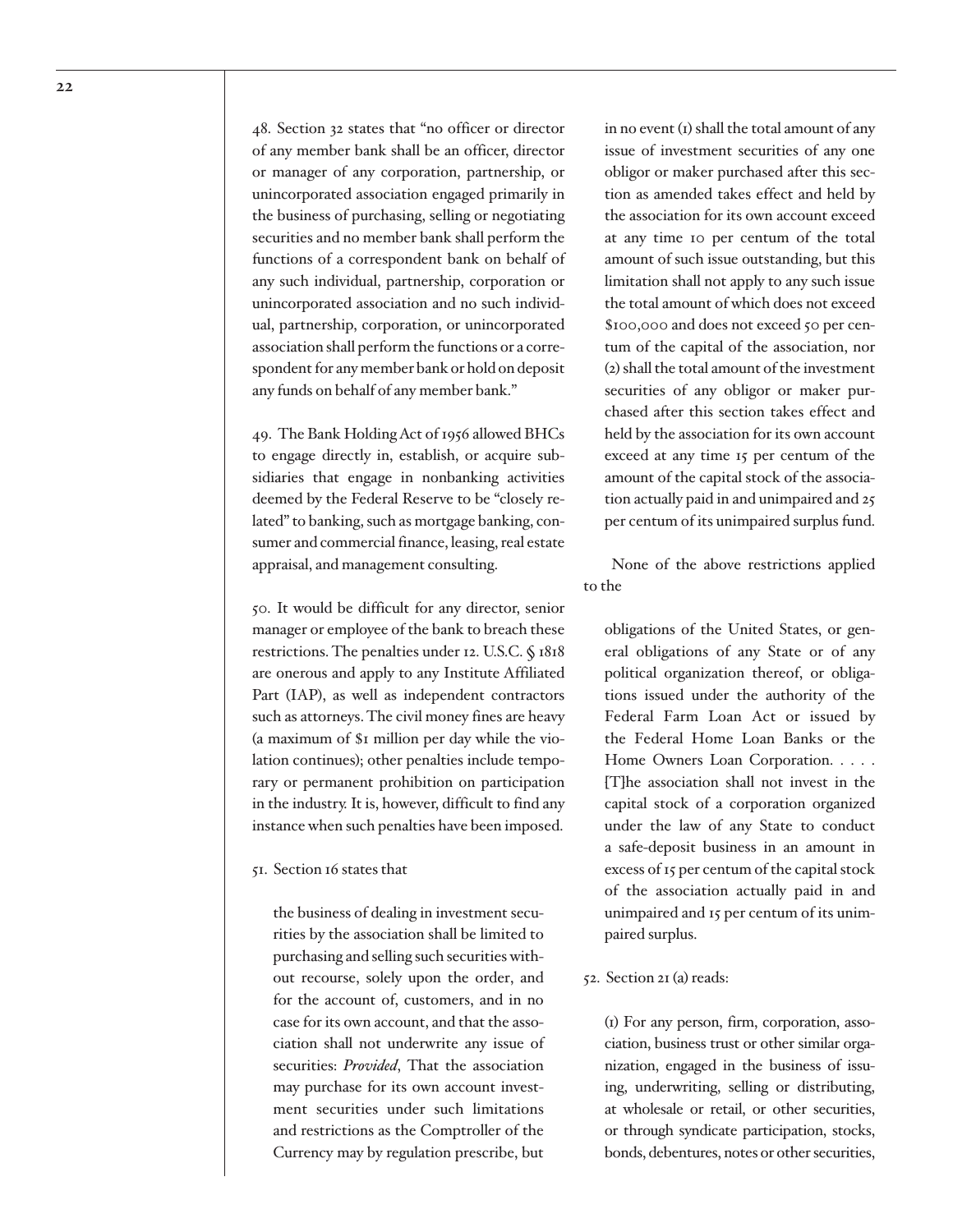to engage at the same time to any extent whatever in the business of receiving deposits, subject to check or to repayment upon the presentation of a passbook, certificate of deposit, or other evidence of debt, or upon request of the depositor; or

(2) For any person, firm, corporation, association, business trust or other similar organization, other than a financial institution or private banker subject to examination and regulation under State or Federal law, to engage to any extent whatever in the business of receiving deposits subject to check or repayment upon presentation of a passbook, certificate of deposit, or other evidence of debt, or upon the request of a depositor, unless such person, firm or corporation, association, business trust, or other similar organization shall submit to periodic examination by the Comptroller of the Currency or by the Federal reserve bank. . . .

53. Regulation W implements comprehensively Sections 23A and 23B of the Federal Reserve Act. The final rule combines statutory restrictions on transactions between a member bank and its affiliates with numerous Board interpretations and exemptions in an effort to simplify compliance with Sections 23A and 23B. The final rule published in November 2002 for compliance in April 2003.

54. Office of the Comptroller of the Currency, Comptroller's Handbook Section 203 (1990), https://www.occ.gov/publications/publicationsby-type/comptrollers-handbook/investsecuri ies1.pdf.

55. Each of the Big Five investment banks had a subsidiary bank, but these were relatively small by comparison with the assets of the investment banks. The following figures are from 2008:

*Goldman Sachs*. Investment bank assets: \$800bn. Subsidiary bank assets: \$25bn.

*Morgan Stanley*. Investment bank assets: \$660bn. Subsidiary bank assets: \$38.5bn.

*Merrill Lynch*. Investment bank assets: \$670bn. Subsidiary bank assets: \$35bn.

*Lehman Brother*s. Investment bank assets: \$600bn. Subsidiary bank assets: \$4.5bn.

56. See Oonagh McDonald, *Lehman Brothers: A Crisis of Value* (Manchester, UK: Manchester University Press, 2015).

57. Lawrance L. Evans Jr., "Causes and Consequences of Recent Community Bank Failures," testimony before the Senate Committee on Banking, Housing, and Urban Affairs (June 13, 2013).

58. Office of the Inspector General, Department of the Treasury, "Safety and Soundness: Material Loss Review of IndyMac, FSB," Audit Report OIG-09-032 (February 26, 2009), pp. 2–3. The report also suggests that the thrift's situation was made worse by Sen. Chuck Schumer's letter to the FDIC and OTC expressing concerns about the company, which became public.

59. Offices of the Inspector General, Department of the Treasury, Federal Deposit Insurance Corporation, "Evaluation of Federal Regulatory Oversight of Washington Mutual Bank," Report No. EVAL-10-002 (April 2010), p. 2.

60. In 2005 and onward, 56 percent of customers with option ARMs chose to make only the minimum monthly payments.

61. Statement of the Honorable Eric M. Thorson, Inspector General, Department of the Treasury, before the Senate Homeland Security and Governmental Affairs Committee, Permanent Subcommittee on Investigations, April 16, 2010, p. 3.

62. Oonagh McDonald, "Holding Banks to Account for the Financial Crisis," *Journal of Financial Crime* 23, no. 1 (2016).

63. See Oonagh McDonald, *Fannie Mae and Freddie Mac: Turning the American Dream into a Nightmare* (New York: Bloomsbury, 2013); Edward Pinto, "Three Studies of Subprime and Alt-A Loans in the US Mortgage Market," American Enterprise Institute, February 5, 2011; and Peter J. Wallison, *Hidden in Plain Sight* (New York: Encounter Books, 2015).